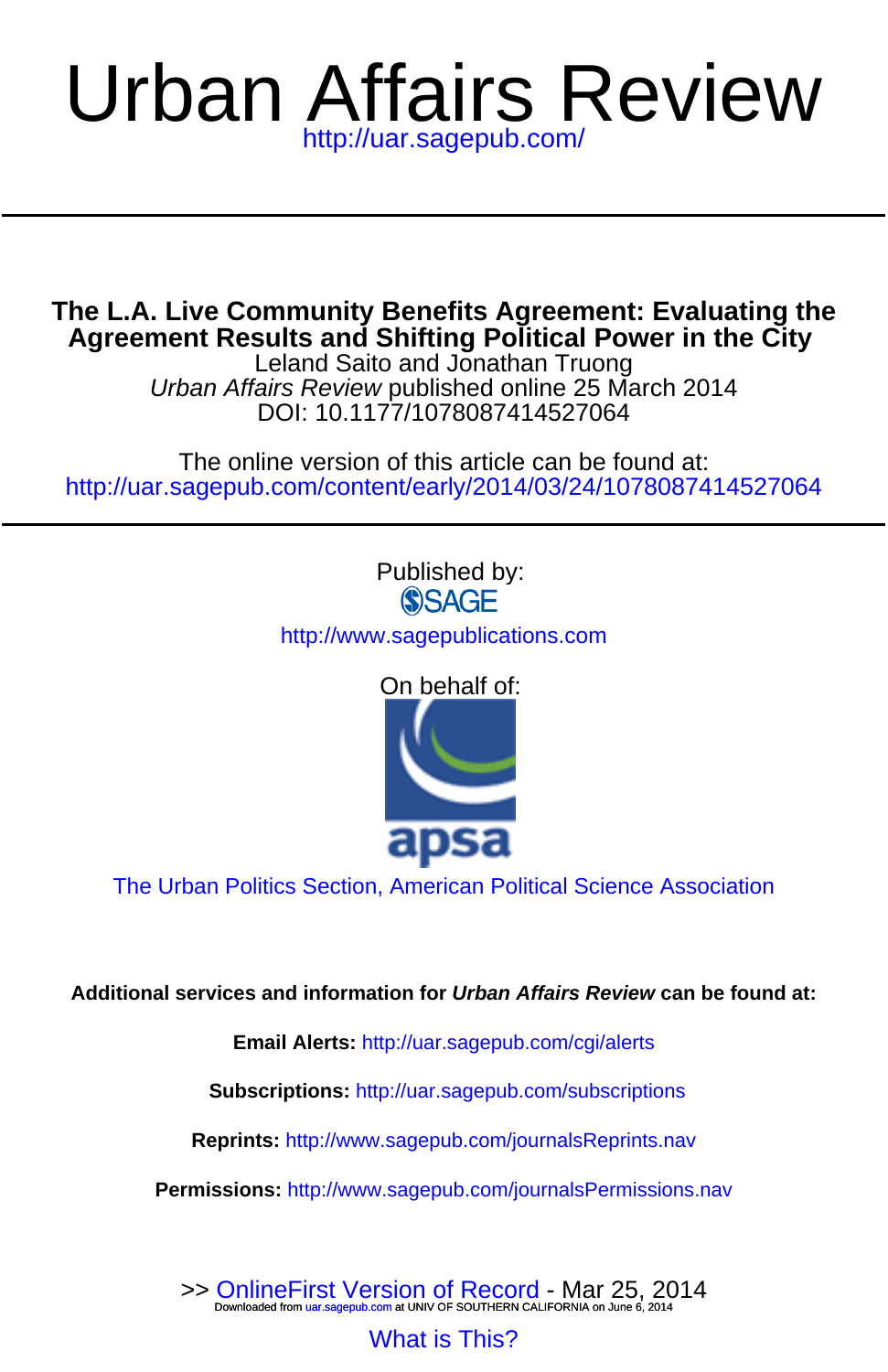**The L.A. Live Community Benefits Agreement: Evaluating the Agreement Results and Shifting Political Power in the City**

# Leland Saito<sup>1</sup> and Jonathan Truong<sup>2</sup>

#### **Abstract**

A community coalition negotiated a Community Benefits Agreement (CBA) with a developer in 2001 for the L.A. Live sports and entertainment district, the largest project in contemporary downtown Los Angeles. The CBA included provisions for affordable housing, local hiring, and living wage jobs. It is a major change in the history of large development projects that result in the destruction of neighborhoods and displacement of residents, with few, if any, benefits going to the residents experiencing the negative effects of these projects. The L.A. Live CBA is significant because it is recognized as the nation's first comprehensive CBA and has served as a model for CBAs across the country. This is the first study to provide an in-depth examination of the results of the CBA's major provisions regarding affordable housing and local hiring. To explain why CBAs emerged in Los Angeles at this time, we use regime theory's emphasis on shifts in the relative strength and interests of groups influencing development policies. We suggest that the fragmentation of growth interests in the 1990s, and the growing influence

1University of Southern California, Los Angeles, CA, USA 2Vinh University, Vietnam

**Corresponding Author:** Leland Saito, Department of Sociology, University of Southern California, Los Angeles, CA 90089, USA. Email: lsaito@usc.edu

sagepub.com/journalsPermissions.nav DOI: 10.1177/1078087414527064 uar.sagepub.com

Urban Affairs Review

© The Author(s) 2014 Reprints and permissions:



 $1 - 27$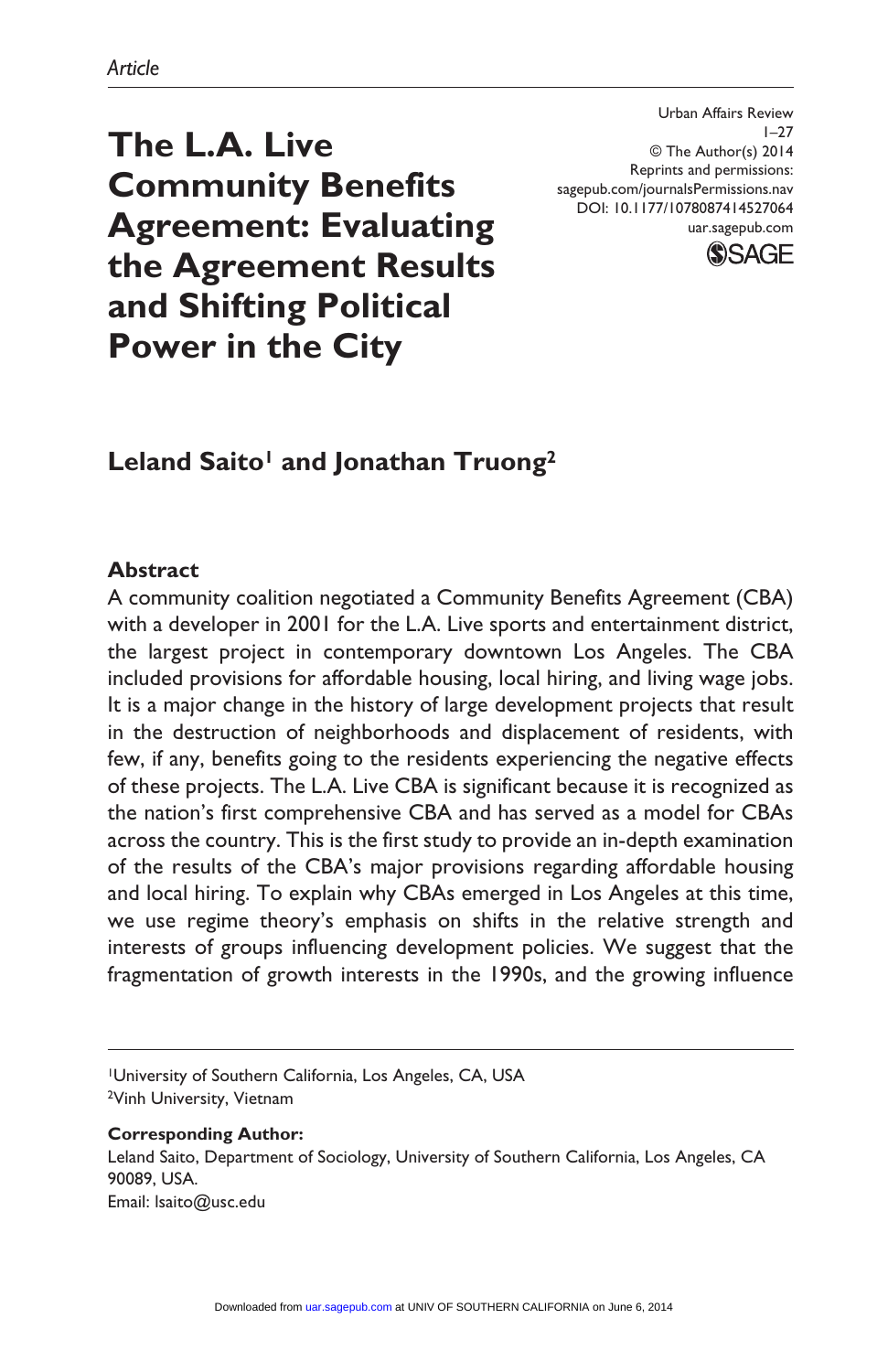of unions, community organizations, and the Latino population, created a political opportunity for the establishment of the L.A. Live CBA.

#### **Keywords**

Community Benefits Agreement, urban development, unions, growth interests, regime theory

A coalition of community organizations, unions, and residents negotiated a Community Benefits Agreement (CBA) with developer Anschutz Entertainment Group (AEG) in 2001 that included provisions for affordable housing, local hiring, and living wage jobs. A CBA is a "legally enforceable contract between . . . community groups and a private developer, requiring . . . benefits from the developer in exchange for the community groups' support of (or non-opposition to) the project" (Gross 2012, p. 229). The agreement was for the proposed \$2.5 billion L.A. Live sports and entertainment district, the largest project in contemporary downtown Los Angeles. The project, completed in 2010, covers 27 acres and includes two major hotels, luxury condominiums, an office tower, a theater for live performances, a 14-screen movie theater, restaurants, and nightclubs.

The CBA marks a major change in the history of large development projects that result in the destruction of neighborhoods and displacement of residents, with few, if any, benefits going to the residents experiencing the negative effects of these projects. The L.A. Live CBA (also known as the Staples Center CBA because of the sports arena constructed earlier on the site) is significant because it is the nation's first comprehensive CBA, and a New York City Task Force on CBAs states that it is a "landmark" that has "catalyzed a national movement" (Ahern et al. 2010, p. 5). It has served as a model for CBAs across the country and has attracted a great deal of attention from scholars and policy makers as a potential tool for more equitable development policies (Ahern et al. 2010; Saito 2012; Salkin and Levine 2007/2008; Wolf-Powers 2010).

Research on the L.A. Live CBA has generally focused on the negotiations leading to the CBA and the provisions contained in the agreement. Given the fairly recent signing of the CBA, very little research has examined the outcomes of the L.A. Live CBA and CBAs generally (Salkin and Levine 2007/2008). We add to this research in two ways. First, now that over 10 years have passed since the signing of the L.A. Live CBA, and the project is complete, what is the developer's record regarding the CBA? This is the first study to provide an in-depth examination of the results of the major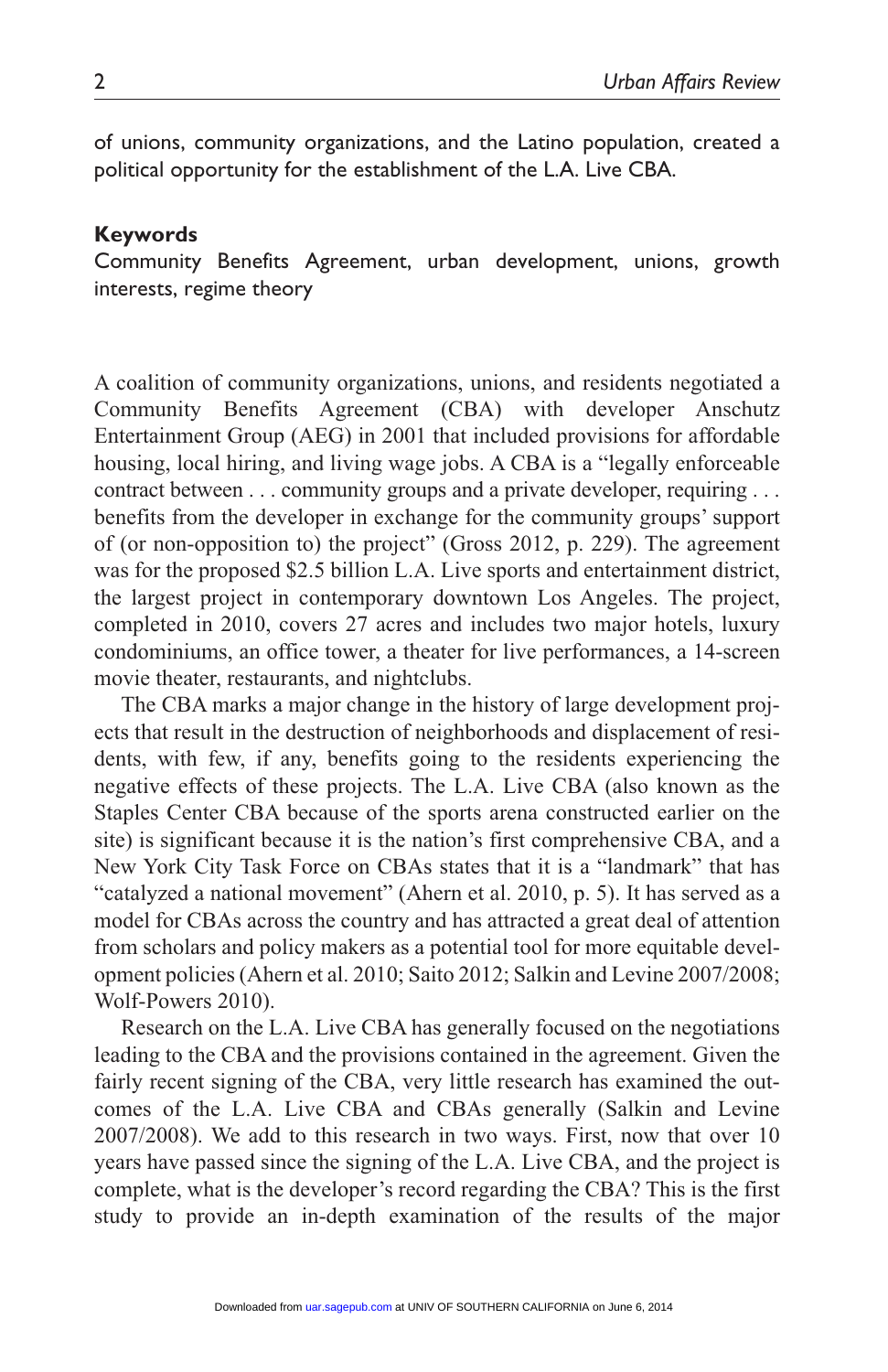provisions regarding affordable housing and local hiring. Victor Narro, a key negotiator and attorney with the coalition, stated at the time of the signing, "If they comply with everything they agreed to, then we get something that we've never been able to get before, from any developer" (Romney 2001). In contrast, nearly a decade later, an immigrant familiar with the agreement stated that he was initially pleased with the CBA, but in retrospect stated that the developer "gave us pebbles" (Authors 2009). We document and analyze the CBA results and the changing contexts that frame the positive early impressions and later mixed reactions.

Research has noted the history of urban conflict over development and has emphasized the struggle between growth interests who view place in terms of exchange values, or, as a commodity in the pursuit of profits, and local residents who view place in terms of use values, or, quality of life issues (Logan and Molotch 2007). If the CBA represents a fundamental change in urban development regarding the displacement of residents without significant compensation, and research has documented the considerable political power of developers and the limited influence of the low-income residents (Feagin 1998), this history prompts the second question. How did the residents, who were primarily low-income racial minorities, including many undocumented immigrants, generate the leverage necessary to negotiate the L.A. Live CBA?

We suggest that the emergence of CBAs in Los Angeles and attention to issues important to working-class residents demonstrates a shift in power in the city caused by the "geographic fragmentation," declining "consensus" of growth interests (Purcell 2000, p. 87, 93), and the growing political influence of service worker unions, Latinos, and community organizations. The impact of this influence can be seen in the city council, which is now receptive to the interests of unions and Latinos. In exchange for CBAs, developers gain the support of service unions and community organizations in the approval process in which projects go through public hearings and are reviewed by the city. This support is a valuable resource because opposition to projects in the form of lawsuits or lobbying city officials can result in the reduction of profits or the termination of projects because of rising costs due to litigation or delays (Wolf-Powers 2010).

We find that community coalitions working on CBAs recognize that even if growth interests are not as united as in the past, they remain highly influential. Rather than trying to stop development, these coalitions support growth because of the jobs and tax revenues generated. The goal is to change policy and bring some of the benefits of development to residents directly affected by large projects.

Labor unions, a key member of the growth coalition in Los Angeles, have undergone a major transformation regarding their development goals. While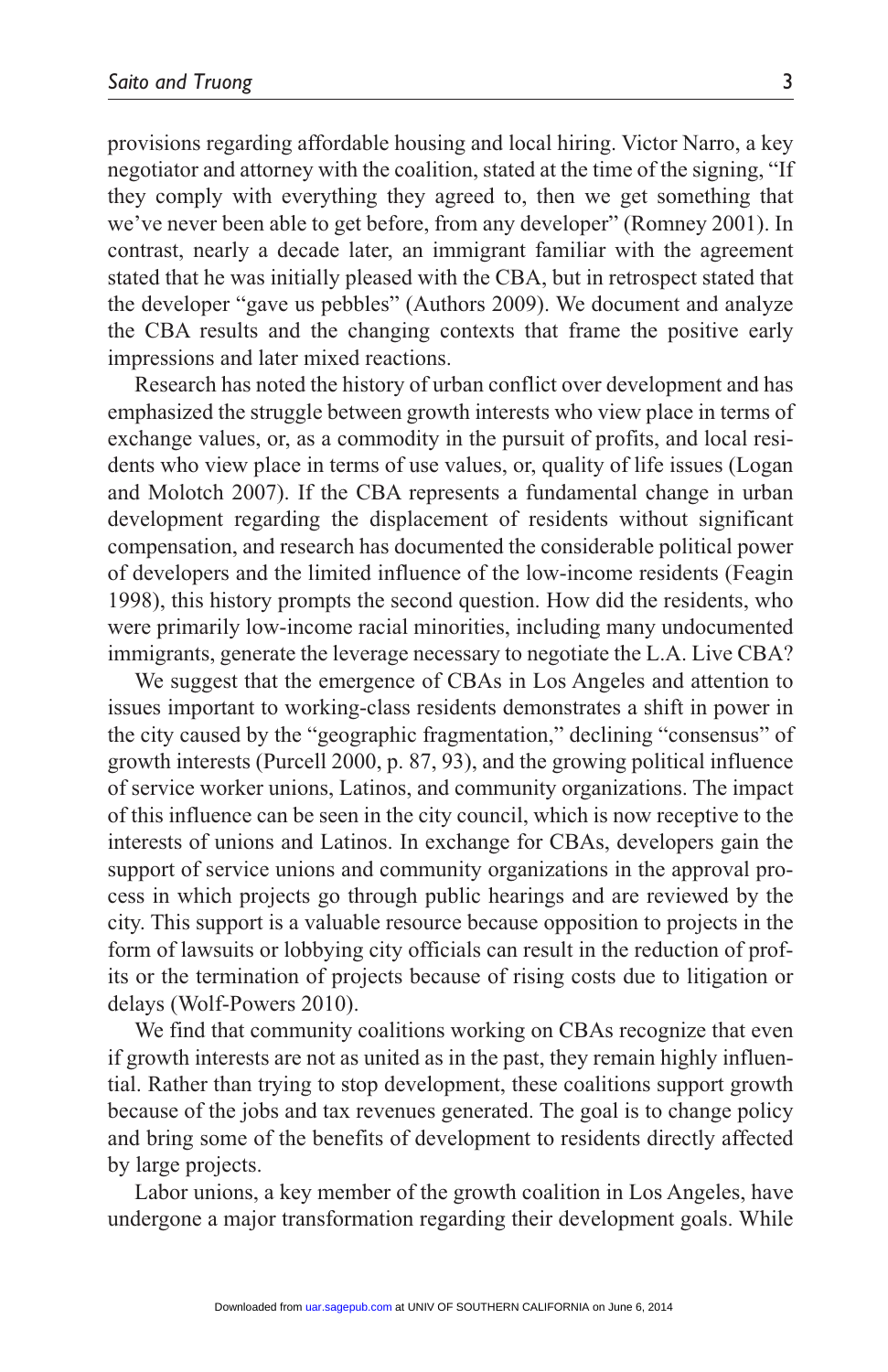continuing to support development because of the union construction jobs the projects generate, with an increased focus on service jobs in completed projects and the interests of local residents, unions now negotiate their political leverage and support in exchange for CBAs with developers. In effect, through CBAs, unions have joined both sides of the development struggle, supporting major projects and exchange values while advocating for redistributional policies and use values.

To add a comparative context to our research and assess the factors that contribute to effective CBAs, we briefly examine New York City CBAs with two recent projects, Yankee Stadium and Atlantic Yards. In addition, we suggest that in cities with progressive coalitions that have leveraged their influence to negotiate CBAs, these agreements may be an intermediate step in the long-term goal of incorporating key CBA provisions, such as living wages and local hiring, in city policies, thereby providing coverage for a greater number of workers and reducing the need for the resource-intensive projectby-project negotiations required by CBAs.

## **Research Method**

We collected data using fieldwork, archival research, newspaper articles, and interviews. We conducted fieldwork from 2002 to 2008, attending public events and meetings held by the L.A. Live developer AEG; Strategic Actions for a Just Economy, the organization that established the community coalition that negotiated the CBA; the Figueroa Corridor Coalition for Economic Justice, which served as the lead group for the organizations monitoring the implementation of the CBA (one of the authors attended monthly steering committee meetings from late 2004 to mid-2008); the Figueroa Corridor Community Jobs Program, which implemented the local hiring program; and city groups such as the City Council, Planning Commission, and the Planning and Land Use Management Committee. We conducted 23 interviews that ranged from 30 to 90 minutes that were taped and transcribed with staff members of the city of Los Angeles, community organizations, and AEG. We collected archival material—such as environmental impact reports, development agreements, city staff reports, community organization reports, and AEG reports—from the Los Angeles City Archives, City Clerk, Community Redevelopment Agency, and Planning Department. We collected reports from local organizations involved in the coalition, such as the Los Angeles Alliance for a New Economy, and national organizations that conduct research on development, such as Good Jobs First. For the New York research, we used newspaper articles, reports by city and community organizations, and academic articles. We also conducted four in-person interviews, four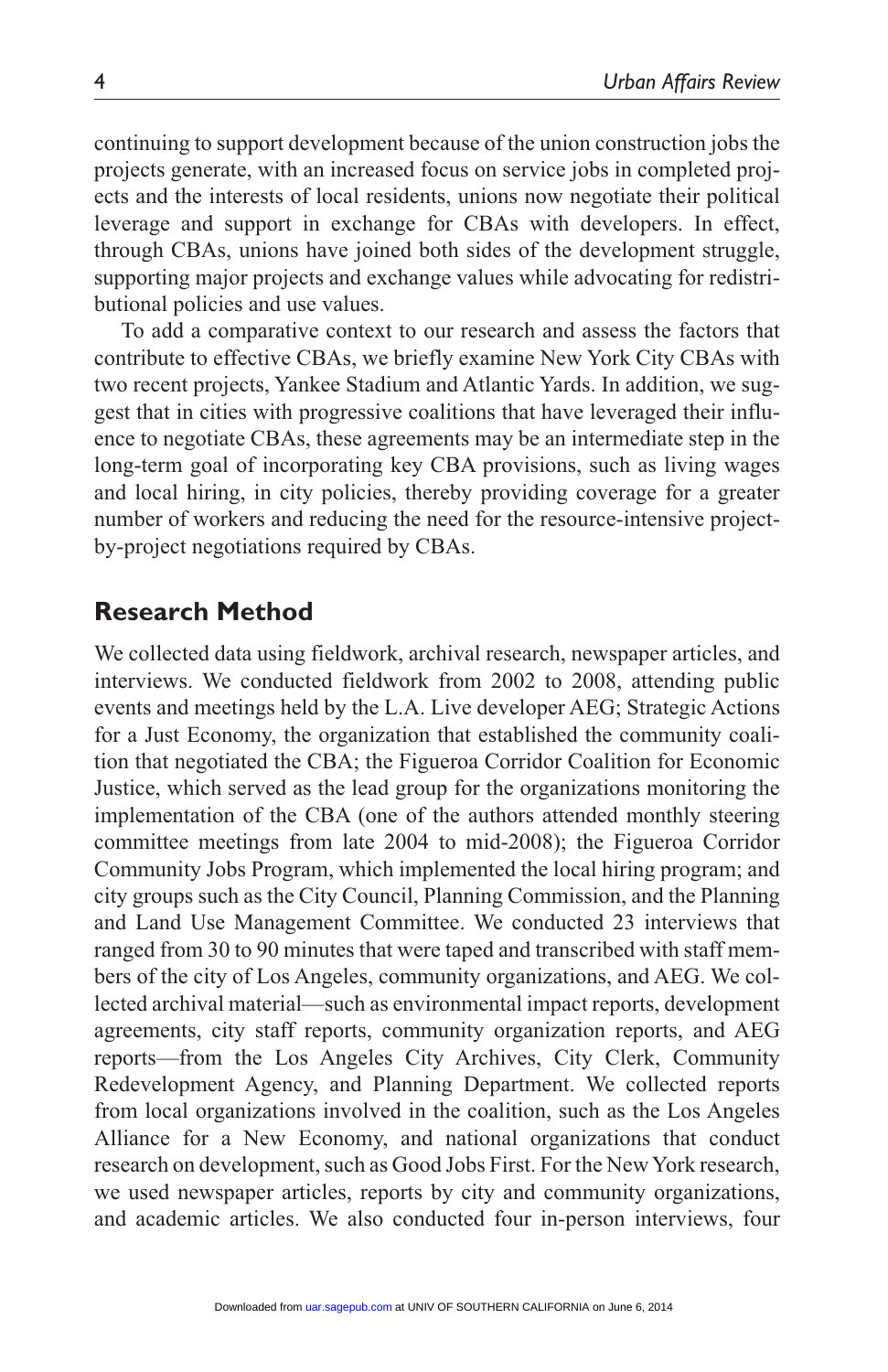phone interviews, as well as in-person discussions of the project with community activists.

# **Growth Coalitions, Regime Theory, and the Urban Core**

Suburbanization and deindustrialization transformed urban centers across the nation in the post–World War II era as businesses, manufacturers, and affluent residents abandoned aging downtowns. John Mollenkopf's (1975) and Harvey Molotch's (1976) seminal articles on development asserted that growth interests dominated city politics following World War II. Molotch's (1976) influential theory stated that local political and economic elites formed a coalition, a growth machine, and created policies conducive to business operations. Faced with declining property values and increasing numbers of low-income residents, growth interests worked to transform central cities from manufacturing to service economies for corporations, government functions, and affluent residents (Mollenkopf 1975).

Regime theory emerged in the 1980s as one of the major ways of examining urban politics, and emphasizes the importance of informal but sustained relationships among local politicians and corporate actors who guide development and the shifting coalitions connected to growth issues (Elkin 1987; Stone 1989, 2006). We see regime theory as an extension, rather than a rejection, of growth machine theory, following Logan, Whaley, and Crowder's (1997, p. 607) suggestion that both theories emphasize the importance of development in local politics and have "posited an inherent conflict between the business community and residents over growth policy." According to this view, "what differentiates" the two theories "is the influence accorded to other groups" (Logan, Whaley, and Crowder 1997, p. 607). In contrast to earlier research that found that politics was dominated by growth coalitions, regime theory acknowledges the fragmentation of growth interests and emphasizes the range of coalitions possible, with varying degrees of influence exerted by growth and resident interests (Imbroscio 2010).

A key area of analysis in regime theory is the different resources under the control of city officials and private corporations and how partnerships benefit both parties. City officials can exercise the power of eminent domain to assemble large parcels of land, give subsidies, provide zoning variances, build infrastructure, and offer assistance in the city approval process for development projects. Developers provide capital investment and can generate tax revenues and jobs through their projects. City officials have worked with private corporations to rebuild downtowns into corporate centers of high-end office buildings, hotels, commercial enterprises, and residences;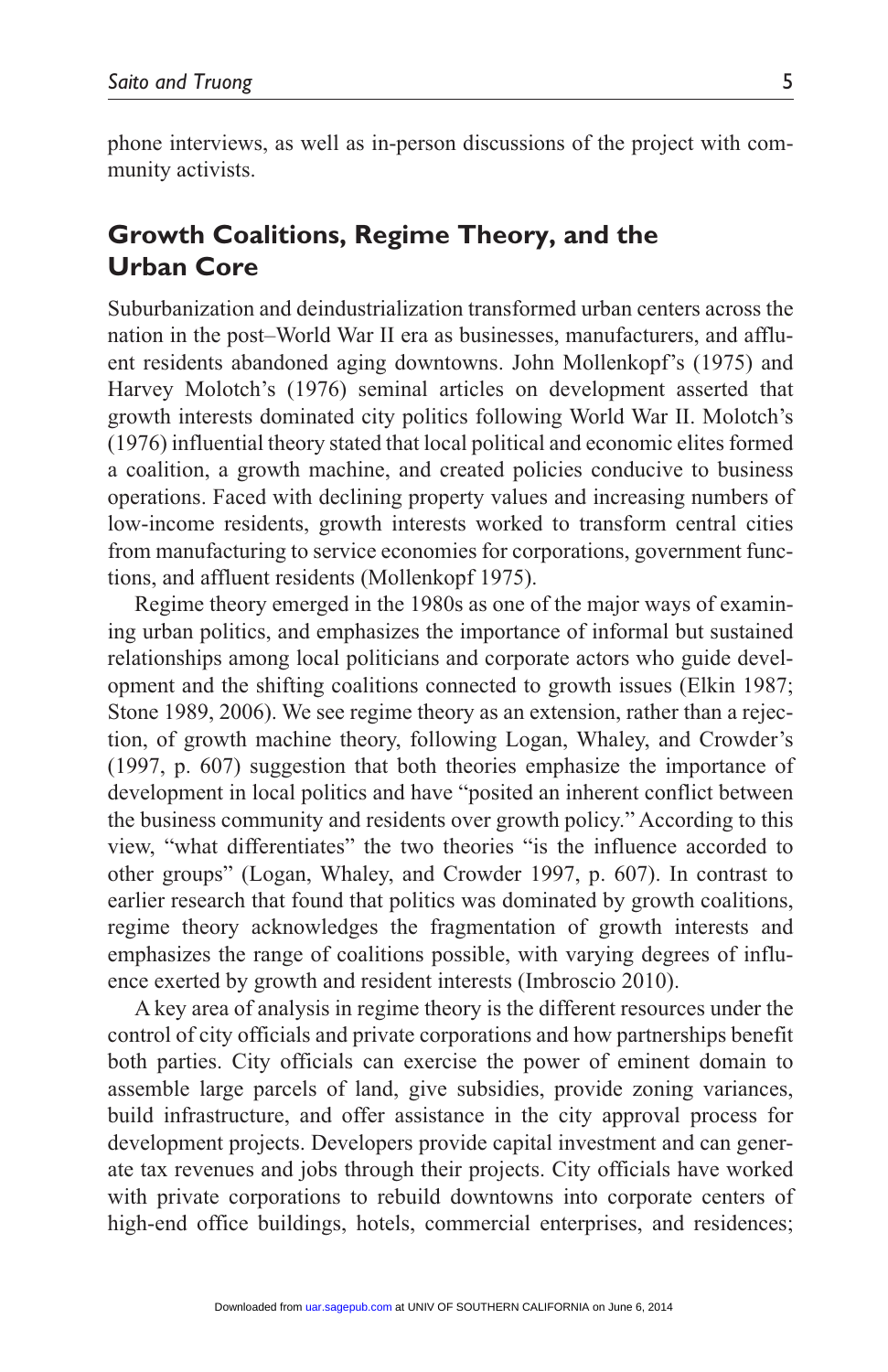construct facilities and services to promote tourism and conventions; and develop cities as sites of culture and consumption through the development of museums, restaurants, shopping, sports, and theaters (Feagin 1998; Gladstone and Fainstein 2001; Zukin 2010). These actions have led to the displacement of low-income residents, either through the razing of buildings or rising housing costs through gentrification.

# **Unions in Los Angeles**

Los Angeles was a strong antiunion city in the early twentieth century, but with changes in union leadership and organizing strategies, the region has emerged as a major center of contemporary union activity. Although decreasing membership nationwide contributed to a shift toward business unionism and a narrowed focus on the interests of union members, there is a return to organized labor's early roots and social movement unionism. This includes efforts to build coalitions with community groups, develop grassroots political efforts, address broader social justice issues, and work closely with other unions to strengthen central labor councils and reestablish political influence in regions (Hauptmeier and Turner 2007; Milkman 2006).

The Los Angeles Justice for Janitors and home-care worker campaigns in the 1980s and 1990s, with more resources for organizing and targeting a new sector of workers, exemplify changing union goals and tactics, and are changing union demographics from its traditional white, male, and U.S.-citizen base (Milkman 2006). Immigrants, especially those from Latin America, make up a large percentage of union membership and dominate some occupations. Harold Meyerson (2005) describes the dramatic shift in the city's unions,

Los Angeles was both the whitest and most anti-union big American city outside the South for much of the 20th century. That it should become the most dynamic union city in the nation, chiefly through labor's mobilization of the Latino immigrant workforce, is the most astonishing and significant civic transformation in recent American history.

The Los Angeles County Federation of Labor (County Federation) is a central labor council, the lead labor organization in the region, and a major contributor to the emergence of unions as a political force and the shift to social movement unionism. In its early years, when the area's "unions were dominated by white building trade unions" (Newton 2000), the County Federation practiced "checkbook politics" and supported political candidates with major campaign contributions (Frank and Wong 2004, p. 158). While massive projects in the 1970s and 1980s transformed downtown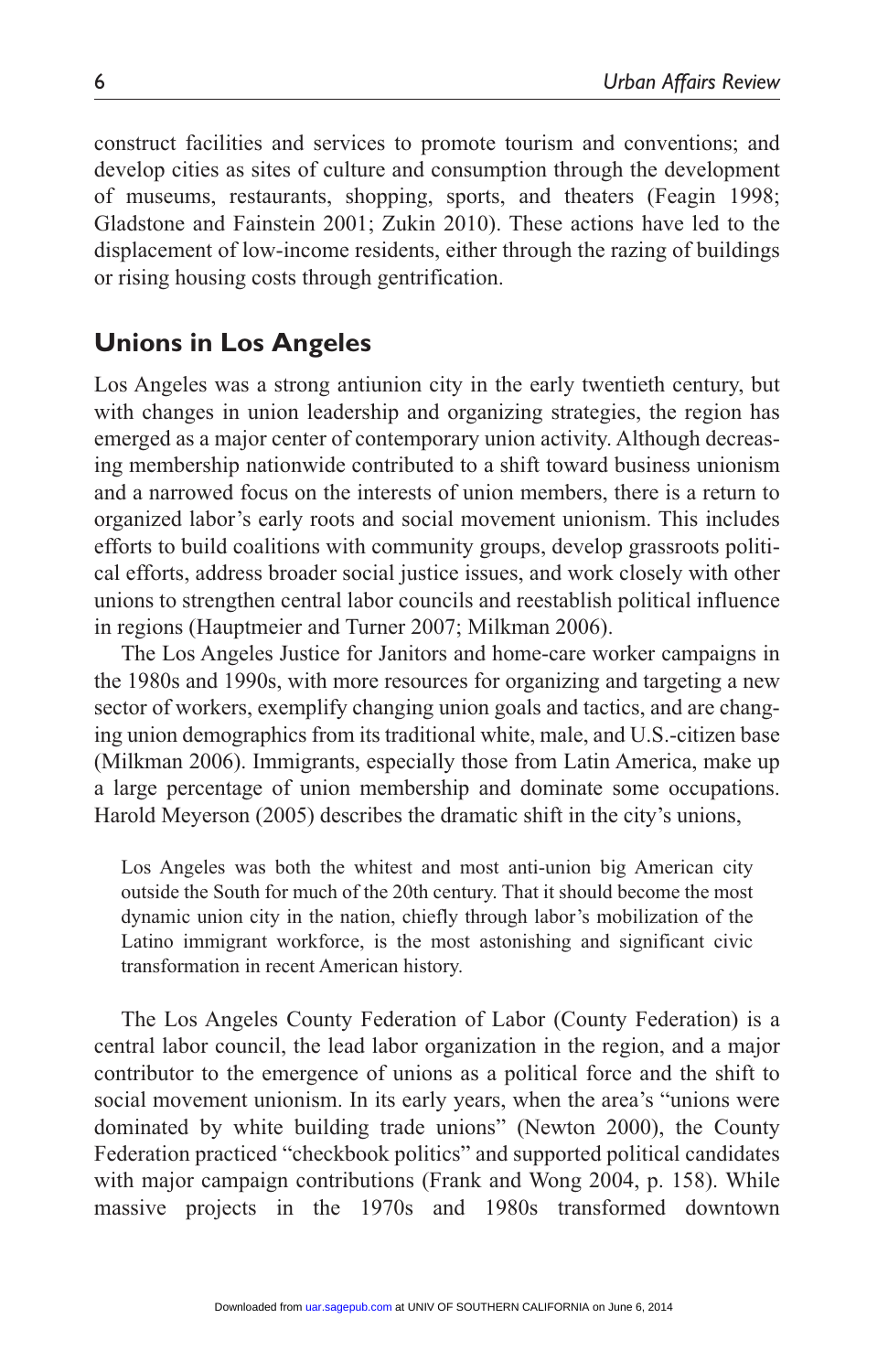and generated jobs for construction workers, critics note the displacement of low-income residents and the loss of affordable housing, and assert that the city "poured billions of dollars of tax revenue into private construction . . . subsidizing powerful real estate interests while giving short shrift to the city's poor" (Clifford 1996).

Miguel Contreras became the director of the County Federation in 1995, and two of his major accomplishments include changing the organization's campaign strategy and strengthening its grassroots political base. As Contreras (2005) explained, "We stopped being an ATM for political parties and a piggy bank for politicians. Instead, we invested resources reaching out to the rank-andfile: getting them to become citizens, registering them to vote, educating them on the issues, and getting them to the polls." Through prodigious fundraising and effective grassroots campaigning, political analysts suggest that organized labor is now "a central force in L.A. politics" (Sonenshein 2006, p. M1).

The growing number of union service workers is changing union goals regarding development. Whereas the building trades once dominated unions in the city, the major gains in union membership are occurring among service workers. The building trades backed major projects in the 1970s and 1980s because those projects resulted in union construction jobs, but this strategy ignored the long-term consequences of low-wage service jobs once the projects were completed. As Contreras explains, "We learned our lesson in downtown Los Angeles" because "unions . . . have struggled ever since to organize the janitors, cafeteria workers and hotel staffers who wound up working in the new downtown skyscrapers" (Rohrlich 1998). Contreras says that "We're going to the new developers . . . and saying, 'If you're going to go to the public table and ask for subsidies . . . then you have to guarantee a 'living wage' and guarantee that workers have the right to organize'" (Rohrlich 1998).

## **The Rise of Community Organizations**

As part of the move to social movement unionism, unions helped establish a nonprofit organization in 1993 called Los Angeles Alliance for a New Economy (LAANE). LAANE is a key organization in the region conducting research, formulating policies, developing campaigns, building coalitions, and advocating for the interests of low-income workers (Meyerson 2013). The 1992 civil unrest in the city served as a catalyst for union and community activists to rethink their strategies to address economic and social problems in the city (Pastor, Benner, and Matsuoka 2009). Madeline Janis, LAANE's director, explains that the 1992 events "crystallized for me the overpowering devastation of poverty . . . In the aftermath of the riots, what most upset me was the utter lack of strategy to deal with the underlying causes" (Fine 2010).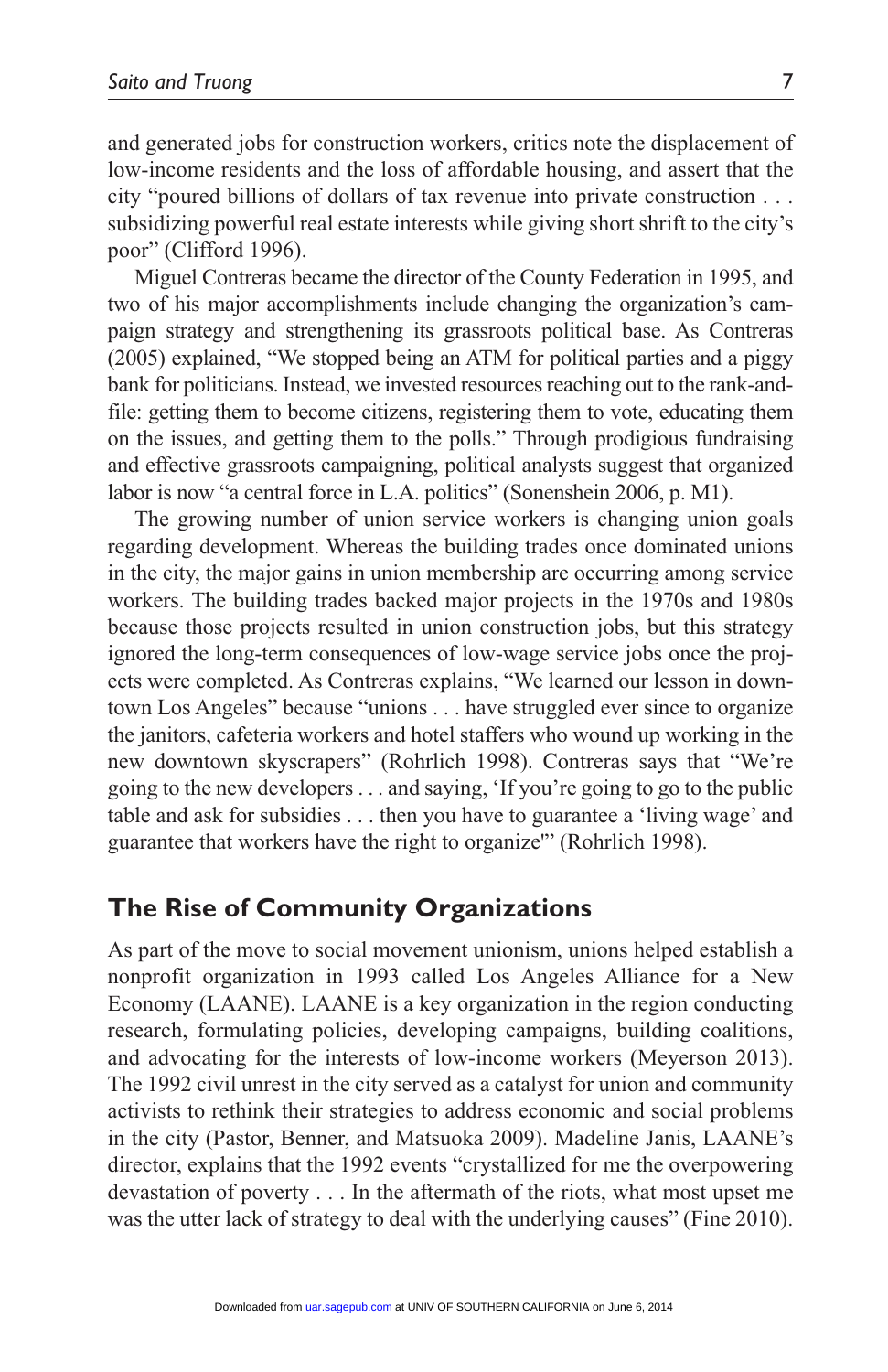LAANE's first major achievement was the Los Angeles City Council's 1996 passage of the "country's first worker retention ordinance that required existing workers to be hired during a change of contractors," and its impact was soon felt at the city's airport where it protected the jobs of nearly 1,000 workers (Frank and Wong 2004, p. 173). Building alliances with community groups, LAANE worked closely with religious leaders who established Clergy and Laity United for Economic Justice (CLUE) in 1996, and CLUE worked with LAANE to win the city council's passage of the living wage ordinance in 1997.

Establishing community alliances and developing a political base led to the city's first CBA in 1998 when LAANE worked with members of the city council to leverage subsidies—\$97 million for a \$615 million project (Fine 2002)—for a shopping center in Hollywood. The CBA included living wage and local hiring provisions and set an important precedent in the city. Also in 1998, a community coalition negotiated job training and local hiring programs for the \$2.4 billion Alameda Corridor rail line project (Liegeois, Baxa, and Corkrey 1999).

During the L.A. Live CBA negotiations, LAANE helped coordinate the labor unions, and Strategic Actions for a Just Economy (SAJE) mobilized the local residents and served as the umbrella group for the community organizations. SAJE emerged in 1996, with Gilda Haas as the executive director, several miles south of the future site of L.A. Live. As Haas (Benitez, Haas, and Wells 2003, p. 25) explains, the goals are "economic justice" and "organizing for social change" by establishing "political power . . . among the people who live here" to help shape development in ways that would benefit local residents.

## **Latino Political Power**

Clarence Stone's (1989) study of Atlanta and regime theory notes the importance of demographic change and the rise of African-American political power, and how community interests are reflected in development policy, such as in hiring programs and business contracts. In Los Angeles, African-American mayor Tom Bradley used his two decades in office to strengthen affirmative action programs in city and union hiring. The 2010 census shows that Latinos are the largest group in Los Angeles with 48.5% of the population, up from 39.9% in 1990, with whites at 28.7%, Asian-Americans at 11.3%, and African-Americans at 9.6% of the 2010 population (U.S. Census Bureau 1992, 2010).

Unions have worked closely with Latino leaders and grassroots activists to establish a political base, and political analysts suggest that the Latinoorganized labor alliance is an effective regional political bloc (Kotkin 2011). As *Sacramento Bee* writer Dan Walter states, "It's the closest thing you have to an omnipotent political machine anywhere in the state" (Maddaus 2010).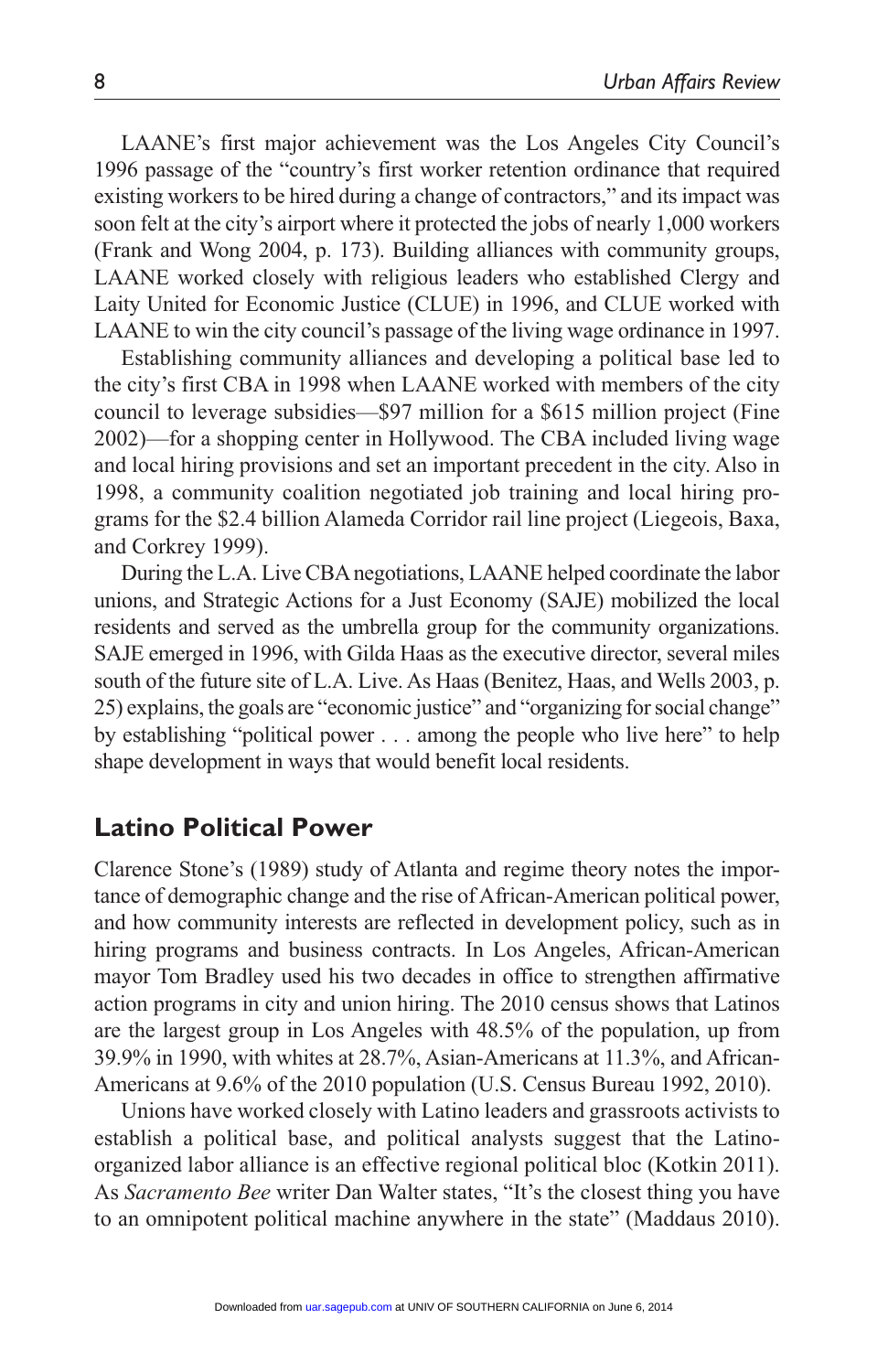Showing the strength of these efforts, unions and Latinos have successfully backed union staff members, pro-labor candidates, and Latinos to the Los Angeles City Council, mayor's position, County Board of Supervisors, and the state legislature and congress.

## **Growth Interests**

Research using regime theory recognizes shifts in the relative strength of groups influencing city politics and public policy such as developers, elected officials, unions, and voting blocs (Stone 1989). Mergers of major corporations have resulted in the loss of corporate elites in the region. Continued sprawl and the dispersion of businesses across the region, and the involvement of international and other nonlocal developers, have contributed to fragmented ties among business interests. Organizations that once spoke for business interests, such as the Chamber of Commerce and the County Economic Development Corporation, have lost cohesion and power. Also, increasing traffic and pollution have generated slow growth and environmental movements that have opposed growth interests (Kotkin 2011; Purcell 2000).

As research on political regimes points out, a key resource that developers control is investment capital (Stone 1989). While business interests as a group no longer have the coherence they once did, growth and the pursuit of investment capital still remain major priorities for cities. Individual developers, such as AEG, and their investments in projects and major campaign contributions, can still be leveraged for city resources such as the power of eminent domain, subsidies, and zoning variances.

An important difference from the period when a growth machine exercised more influence is that these city resources come at a higher price for developers. Unions continue to support development, but unlike in the past when the focus was on construction jobs, unions are also paying attention to the service jobs created in the finished projects and benefits for local residents. The political opportunity created by shifting power relations, with unions, community organizations, and Latinos forming alliances and building political power, may compel developers to trade community benefits for city resources. Managing and accommodating the conflict that these projects can generate is an important aspect of a successful urban regime, and CBAs can be seen as an adaptive response.

## **The L.A. Live CBA**

The County Federation's effort to strengthen relations among unions, establish alliances with community organizations, and successful campaigns for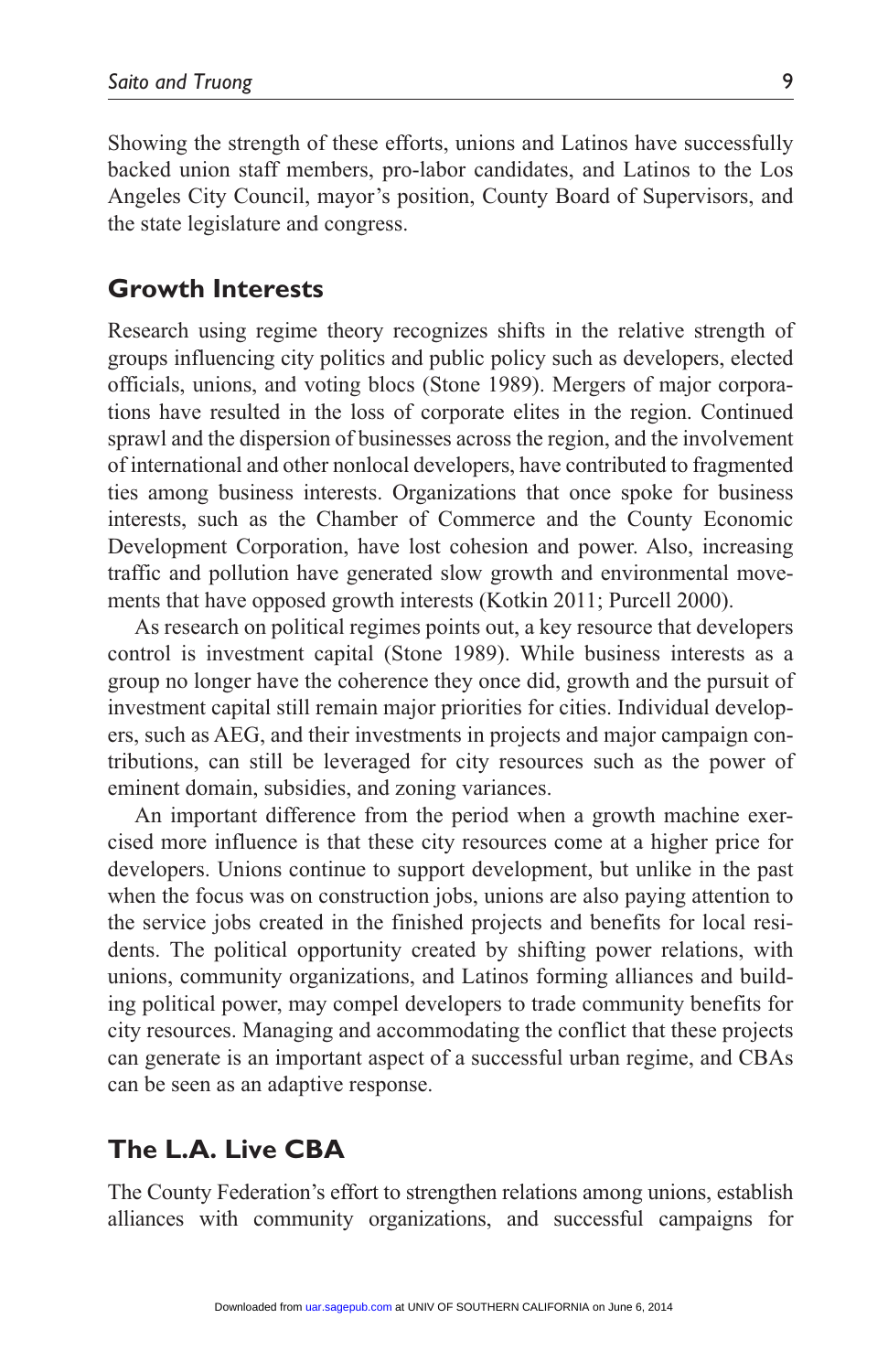increasing wages and benefits for workers, laid the foundation for strong union support for the L.A. Live CBA. In contrast, in the 1990s, when AEG constructed Staples Center, a sports arena, unions and community organizations did not work together, and the County Federation supported the project during the approval process because AEG had verbally agreed to living wage jobs and neutrality during unionizing efforts. After AEG received city subsidies and variances for the project, however, AEG argued that it was "not subject to the living wage" and "stalled on signing a card check/neutrality agreement," forcing the unions to renegotiate before AEG agreed to adhere to the verbal deal (LeRoy and Purinton 2005). This experience provided a strong impetus for unions to partner with the community to negotiate the L.A. Live CBA.

A total of five unions (all nonbuilding trade unions), 21 community organizations, and over 300 residents entered the L.A. Live negotiations with the understanding that as part of a broad-based coalition, the political power of unions would be augmented by the moral and place-based claims of faith-based and resident groups (Benitez, Haas, and Wells 2003). Public funding for development projects is based on the rationale that these projects provide benefits for all members of the community. Members of the coalition provided personal testimonies and research reports that documented the negative impacts of such projects in Los Angeles (Velasquez 2009). The coalition also analyzed the L.A. Live Environmental Impact Report and raised the possibility of a lawsuit or lobbying effort for a revised report, and either action could have resulted in a long delay (Cummings 2007/2008; McNeill 2010). After months of negotiations, AEG and the community organizations signed the CBA in 2001.

## **Implementing the CBA: Housing**

The shortage of affordable housing is a critical issue in urban areas around the country but is especially dire in the Los Angeles region that ranked last among the 45 major metropolitan areas in the "ratio of low-income renters to low-cost units" in the 1990s when AEG proposed the L.A. Live project (Daskal 1998, p. 50). The CBA requires that AEG "develop or cause to be developed affordable housing equal to 20% of the units constructed" (Development Agreement 2001, p. A-10). AEG built 224 luxury condominiums at the top of the Ritz-Carlton Hotel, requiring 45 units of affordable housing. AEG contributed \$6,435,000 in loans and grants for developments that included 181 housing units, and received credit for 120 units of affordable housing, well in excess of AEG's requirement, but in preparation for potential future market-rate housing. The CBA housing provisions require that half of the affordable housing units must be constructed before the market-rate housing can be occupied and the remaining units completed within three years, establishing concrete,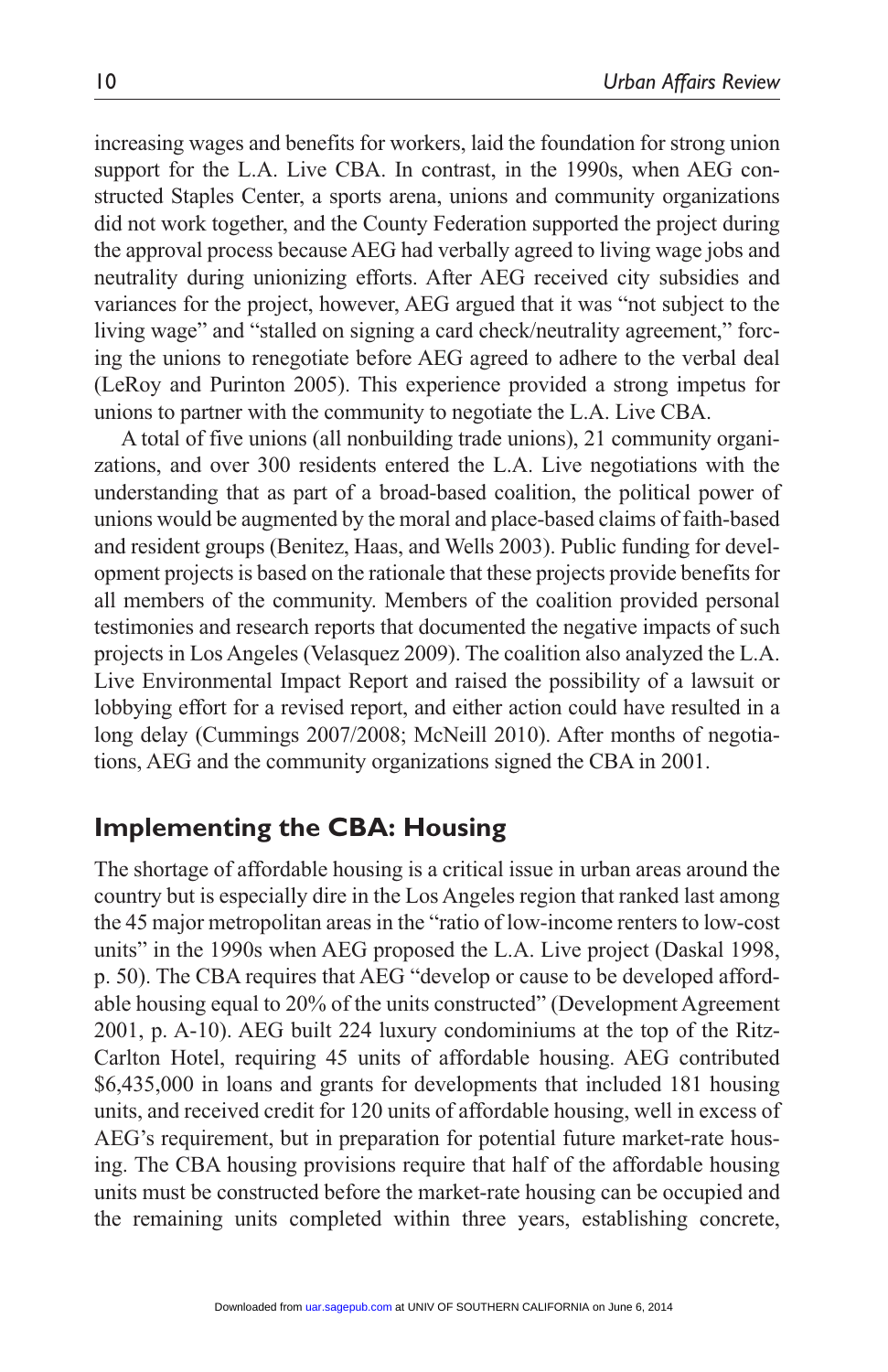enforceable guidelines (Development Agreement 2005, p. 39). All the affordable housing units were built by 2008, well before the condominiums were ready in 2011. Collectively, the units have a higher percentage of housing for lower-income residents than required by the CBA. In all, 181 units were built and 116, or 66% as compared with the 30% requirement, were reserved for those with incomes up to 50% of the Area Median Income (AMI). A total of 61 units, or 34% compared with the 33% requirement, are reserved for those with incomes up to 60% of the AMI (see Table 1).

Research observes that having the infrastructure necessary to carry out the coordination and supervision of the provisions is critical to the success of a CBA, particularly in the production of affordable housing (Gross, LeRoy, and Janis-Aparicio 2005). Community Development Corporations (CDCs) are community-based, nonprofit organizations that produce affordable housing. Since they were first established in the 1960s, CDCs now represent the largest sector of nonprofit housing developers in the nation (Schwartz 2010). The well-established CDCs around L.A. Live contributed to the fulfillment of the housing provisions.

SAJE established the Figueroa Corridor Coalition for Economic Justice (FCCEJ) in 1999 to work on housing and employment issues. FCCEJ served as the lead group for the organizations monitoring the implementation of the L.A. Live CBA. SAJE and FCCEJ met with the local CDCs who supported the replacement of demolished units near L.A. Live and maintaining a demographically diverse neighborhood (Weist 2010). Discussing the issue with residents, however, revealed that they did not wish to live in the area because the construction of the Staples Center and L.A. Live erased much of the physical and social structure of their community, and events created problems such as vandalism, traffic, noise, and bright lights at night (McNeill 2010; Moore 2011). With these concerns in mind, funding went to four CDCs building projects outside the immediate L.A. Live area in neighborhoods with large numbers of low-income and working-class Latino residents.

A total of three local CDCs had long roots in the neighborhood. Sister Diane Donoghue (2010), a community organizer for St. Vincent Church, established the Esperanza Community Housing Corporation (ECHC) in 1989. AEG established a revolving loan fund and contributed \$350,000 in interest-free loans to ECHC for the 2004 rehabilitation of a 15-unit affordable apartment complex. Reverend DarEll Weist, of the First Methodist Church, established the 1010 Development Corporation in 1991. The 1010 Development Corporation had a number of projects that were far along in the planning process at the time CBA funding became available, and it became the major recipient of AEG funds, receiving \$4,015,000 in interest-free loans for two projects with 91 units. Local residents established the Pico Union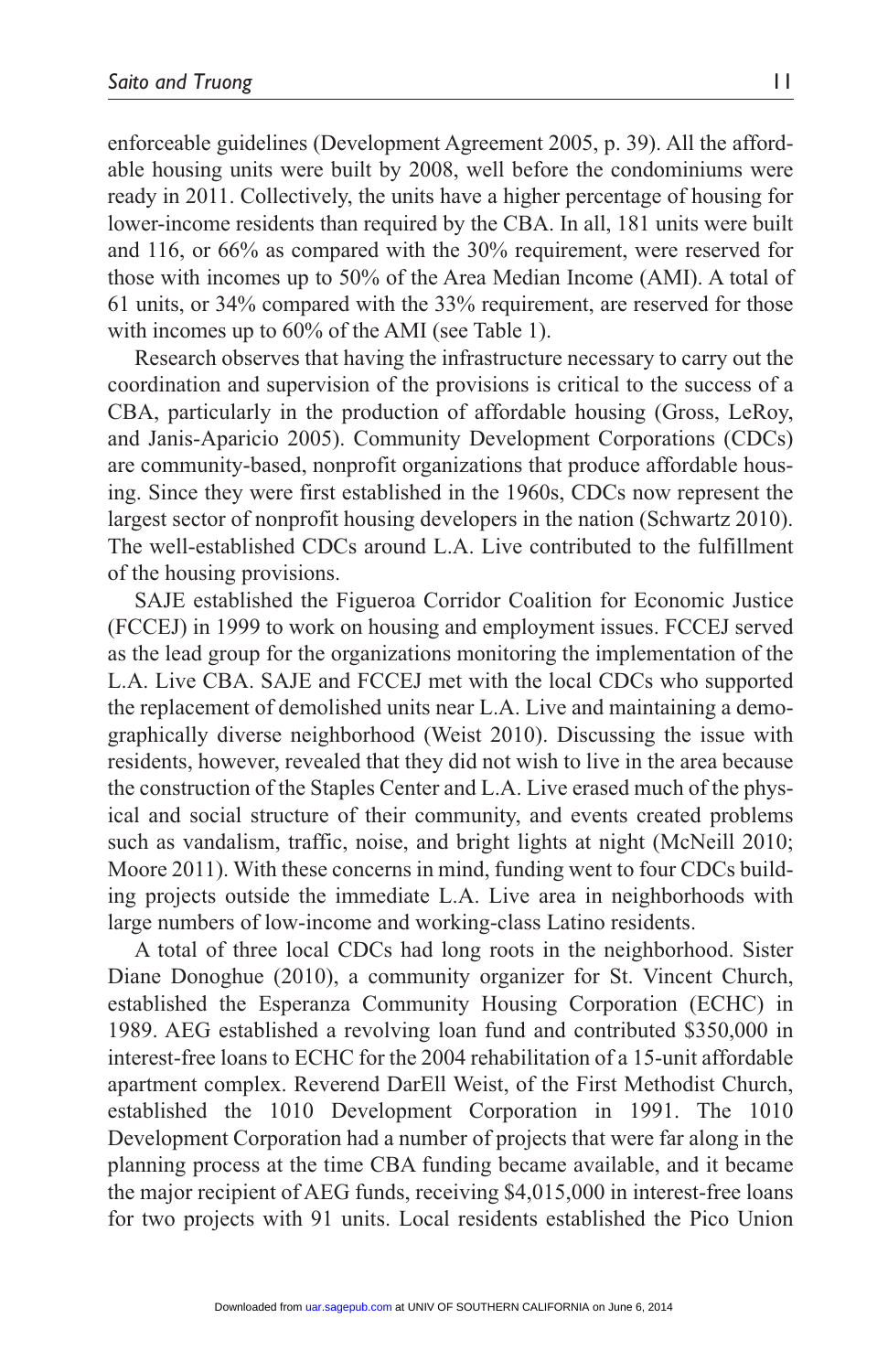|                                                                                                                                                                                                                                                                                                                                                        | comparation of the District of the Marian Director of the Content of Director of the Director of the Director of the Director of the Director of the Director of the Director of the Director of the Director of the Director |                      |                         |                                                                                           |                                       |
|--------------------------------------------------------------------------------------------------------------------------------------------------------------------------------------------------------------------------------------------------------------------------------------------------------------------------------------------------------|-------------------------------------------------------------------------------------------------------------------------------------------------------------------------------------------------------------------------------|----------------------|-------------------------|-------------------------------------------------------------------------------------------|---------------------------------------|
| Developer                                                                                                                                                                                                                                                                                                                                              | AEG Contribution in Dollars/<br>Type of Contribution                                                                                                                                                                          | completed<br>Project | Units                   | Number of Number of Units at Area Median<br>Income (AMI) Affordability Level              | Housing Unit<br>Affordable<br>Credits |
| Housing Corporation<br>Esperanza Community                                                                                                                                                                                                                                                                                                             | \$350,000 interest-free loan <sup>a</sup>                                                                                                                                                                                     | 2004 <sup>b</sup>    |                         | 15 units <sup>b</sup> 1 at 30%, 4 at 45%, and 9 at 50% <sup>b</sup>                       | Loan fund <sup>a</sup>                |
| 1010 Development<br>Corporation                                                                                                                                                                                                                                                                                                                        | \$1,015,000 interest-free<br>loans <sup>a,c</sup>                                                                                                                                                                             | 2006 <sup>d</sup>    |                         | 30 units <sup>e</sup> 14 at 40%, 15 at 50%; 1 manager's<br>unit'                          | $\overline{5}^a$                      |
| 1010 Development<br>Corporation                                                                                                                                                                                                                                                                                                                        | \$3,000,000 interest-free loan <sup>c</sup>                                                                                                                                                                                   | 2008                 | 61 units <sup>g</sup>   | 29 at 40%, 16 at 50%, and 15 at<br>60%; I manager's unit'                                 | $\frac{a}{\mathbf{6}}$                |
| Mercy Housing                                                                                                                                                                                                                                                                                                                                          | \$1,550,000 forgivable loan <sup>h</sup>                                                                                                                                                                                      | 2005ª                |                         | 62 units <sup>h</sup> 7 at 35%, 10 at 45%, 32 at 52%, and<br>12 at 60%; I manager's unith | $\frac{a}{2}$                         |
| Pico Union Housing<br>Corporation                                                                                                                                                                                                                                                                                                                      | \$520,000 grant                                                                                                                                                                                                               | 2007                 | $13$ units <sup>k</sup> | 2 at 30%, 2 at 45%, and 7 at 50%, 2<br>at 60%                                             | 13 <sup>a</sup>                       |
| b. Esperanza Community Housing Corporation (2010)<br>e. 1010 Development Corporation (2010a)<br>g. 1010 Development Corporation (2010b)<br>k. Pico Union Housing Corporation (2009)<br>d. 1010 Development Corporation (2006)<br>a. Goldberg (2013)<br>c. Buente (2010)<br>h. Cortez (2010)<br>i. Alberts (2010)<br>j. Farias (2010)<br>f. Rose (2010) |                                                                                                                                                                                                                               |                      |                         |                                                                                           |                                       |

**Table 1.** AFG Contributions to Affordable Housing and Credit for Housing Units. **Table 1.** AEG Contributions to Affordable Housing and Credit for Housing Units.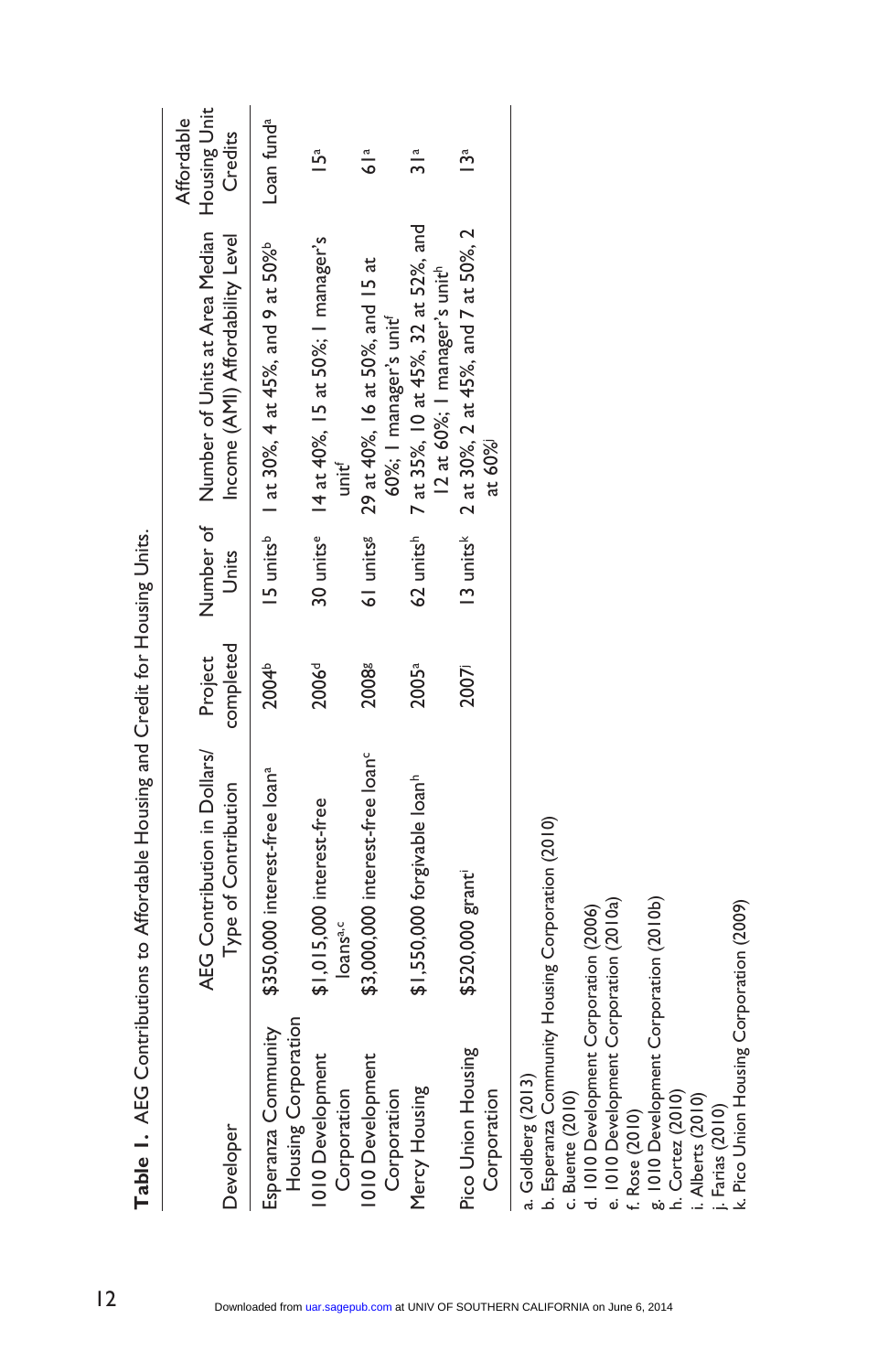

**Figure 1.** The L.A. Live CBA Organizations and Housing Projects.

Housing Corporation (PUHC) in 1971 after the rezoning of their neighborhood from residential to commercial and industrial in 1969 led to the development of a Pep Boys industrial center that destroyed affordable housing. AEG contributed a \$520,000 grant to PUHC for the development of 12 condominiums for first-time homeowners. Founded in 1981, Mercy Housing is a national organization with its headquarters in Denver, Colorado. Through its Los Angeles office, the organization received a \$1,550,000 loan from AEG to help finance a 62-unit complex (see Table 1 and Figure 1).

AEG also helped fund the construction of child care facilities for 128 children in these housing projects, a requirement added in 2005. Fulfilling CBA provisions regarding community services, AEG funded a 2002 study to assess the parks and recreational facilities in the area, committed \$500,000 to help fund the construction of a park and \$500,000 toward a recreation center. AEG funded a resident parking program, which began in 2004, and paid the permit fees for residents for the first five years (Goldberg 2013; Gross, LeRoy, and Janis-Aparicio 2005).

## **Modifying the CBA: The Land Trust**

Developer Williams & Dame purchased 2.7 acres from AEG directly east of L.A. Live and planned to build 648 condominiums. The property was covered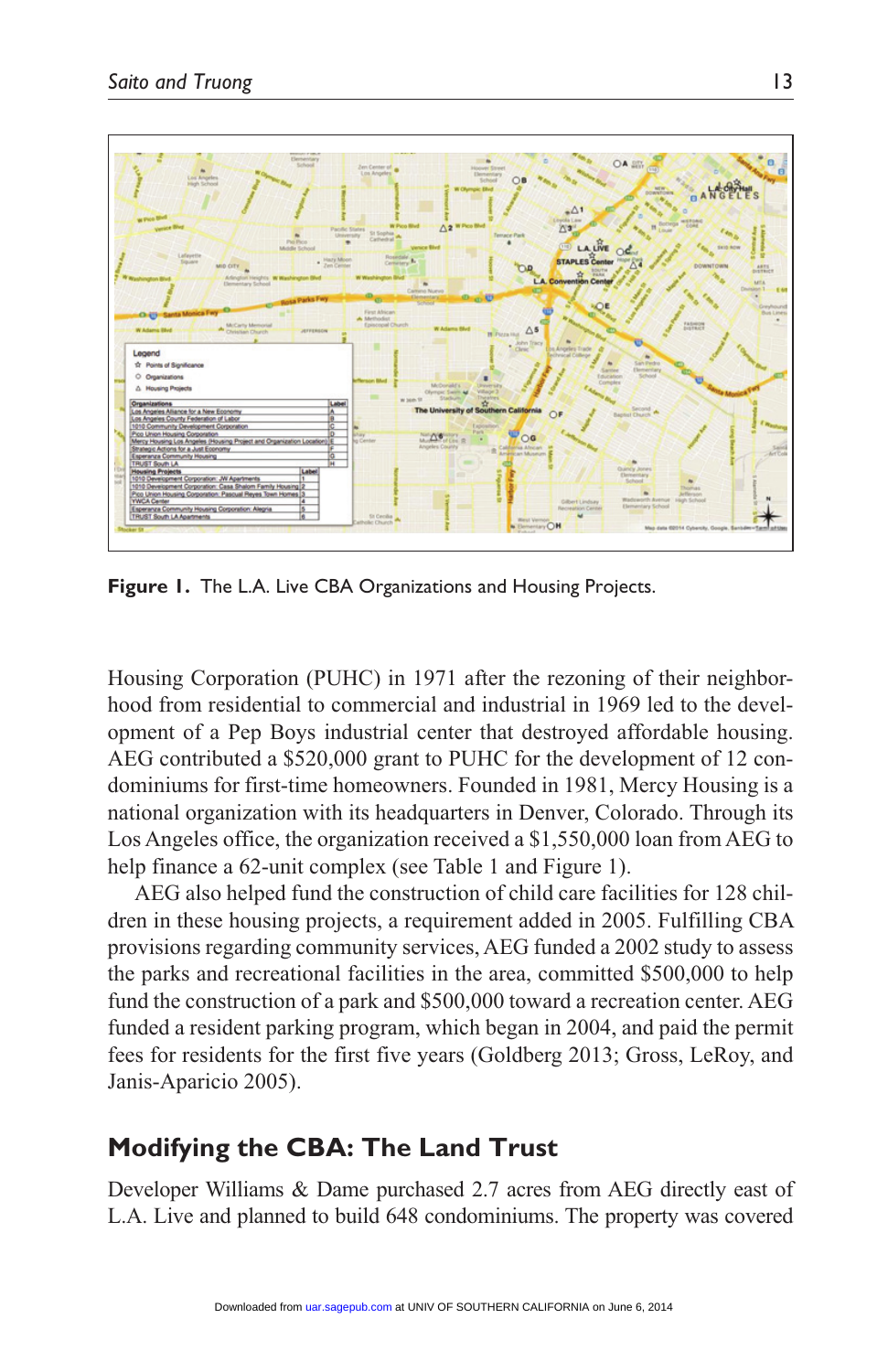by the CBA, and Williams & Dame sought a special exemption in 2005 on the affordable housing requirement. A City Planning Department Report explains that the "Agreement . . . does not set a minimum value of the contribution for each required affordable unit" and that "Staff recommends" an amount of "\$40,000 per unit," which is "in keeping with actual development costs to 'cause to construct'" (Los Angeles City Planning Department Recommendation Report 2005, p. S-3). Based on the proposed fee, and additional units for a future project, the developer wished to pay \$8 million and receive credit for 200 affordable units, to a planned \$43 million downtown YWCA residential and job training center for young adults (Community Redevelopment Agency 2006, p. 2).

Considering that the coalition negotiated the CBA to address the housing issues of local residents and families, the YWCA housing did not meet those intentions, since participants in the YWCA programs may not be from that population. Also, the coalition wanted a higher amount since \$40,000 was much less than the cost of building a unit, but this was the maximum that Williams & Dame and AEG would accept (Moore 2011).

FCCEJ understood that the Williams & Dame proposal had the strong support of AEG and city officials. FCCEJ had been researching land trusts and concluded that acquiring land and building projects would be a major step toward having some control of development in the area (Moore 2011). FCCEJ decided to agree to the change if an amendment to the Development Agreement would list the land trust as an approved community-based organization, thus allowing developers to satisfy their affordable housing requirement by giving funds to the land trust. The Development Agreement was amended in 2005 to reflect those changes, and a partnership of community organizations established TRUST South LA the same year. AEG and Williams & Dame each contributed \$200,000, and a city agency established a \$2 million fund, to help set up the land trust, and Williams & Dame paid \$8 million to the YWCA (CRA 2007, 2008). Due to the recession, however, the developer did not build the condominiums and sold the property.

A total of five years after its founding, TRUST South LA had not acquired any property. Rising land prices, the competition for property from other developers, the complex process of putting together funding from multiple sources, and the 2007 financial crisis proved to be difficult obstacles to overcome. That would finally change in 2012 when the land trust purchased a 2.3 acre, 48-unit apartment complex, one block from the University of Southern California. The affordable housing covenant that covered the property had expired in 2011, and the owner planned to convert the units into market-rate student housing. The property managers gave notice to the tenants to vacate their apartments, but with the help of the Legal Aid Foundation, the tenants were able to remain and the owner was required to address 300 code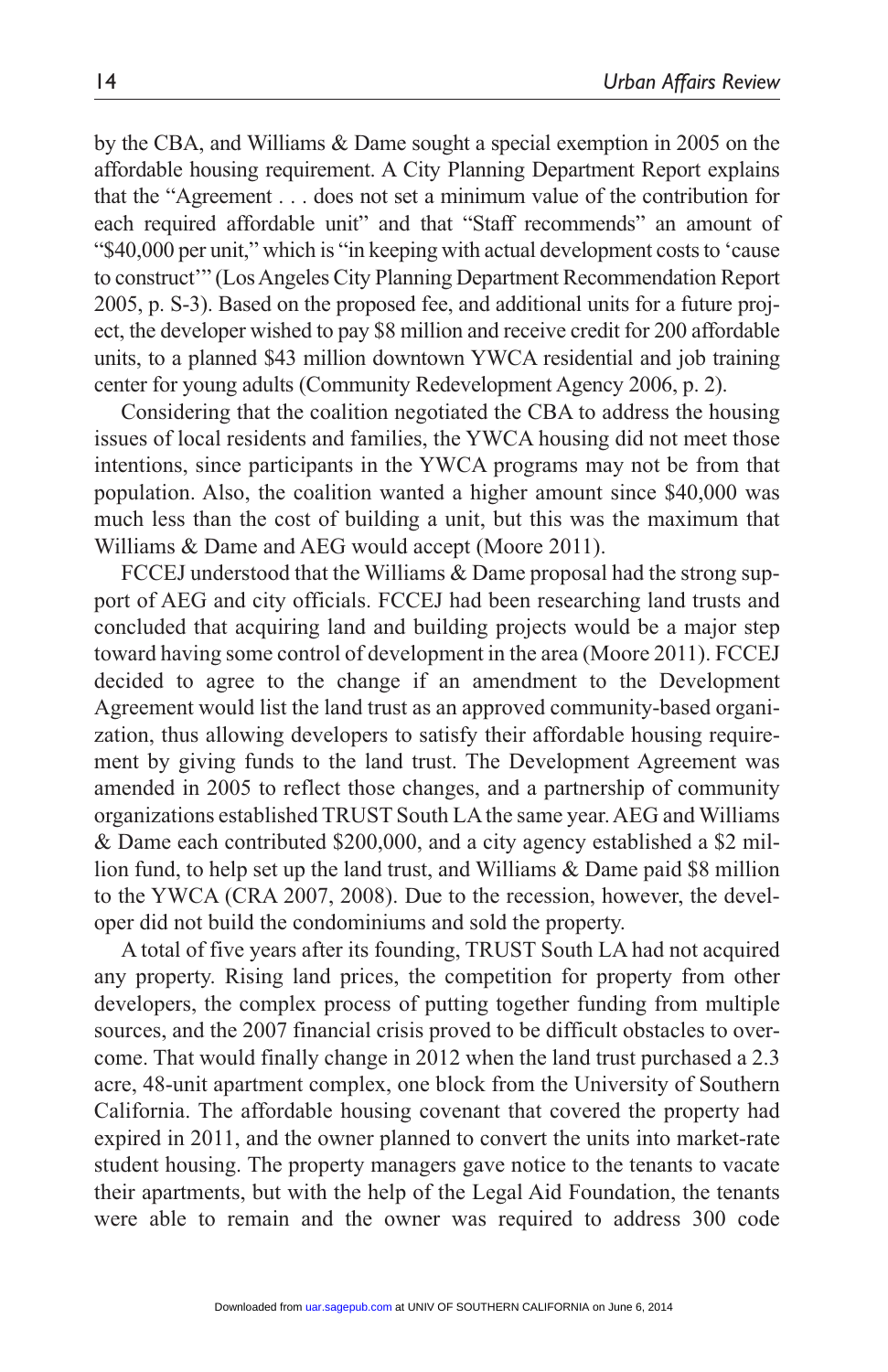violations. TRUST South L.A. (2012) made an offer to buy the property and explains, "after the preceding year of tenacious organizing work" by the tenants, "the owner agreed to sell."

## **Implementing the CBA: The Local Hiring Program**

City officials are reluctant to attach local hiring programs to development agreements because of the concern that added burdens to developers will drive off scarce capital. Developers are wary of these programs because of the expenses and new requirements added to an already complex approval process, the responsibility of managing the program and project tenants, and concern over the quality of job applicants. Mulligan-Hansel's (2008) study of nine hiring programs across the United States, however, concludes that wellrun programs can benefit the developer by forging ties and improving communication among the developer, tenants, and community groups, which can facilitate the hiring process and help address problems that might arise between the developer and community.

As part of the CBA, AEG worked with the coalition to establish a hiring program that included "individuals whose residence or place of employment has been displaced by the STAPLES Center project," "low-income individuals living within a one-half-mile radius of the project," and "individuals living in low-income areas throughout the city" (Development Agreement 2001, Attachment A, A-7). AEG provided \$82,000 to help establish a program to locate, train, and refer potential applicants to AEG when jobs become available (Goldberg 2013).

SAJE and FCCEJ implemented their training program in 2003 and included classes on financial literacy, English as a Second Language, and computers. In all, 10 students from the early courses and 20 other local residents successfully obtained full-time union janitorial positions (SAJE, n.d.). When L.A. Live businesses began hiring for other service positions, such as ticket takers and ushers, however, very few students from these classes were hired. Samantha Quintero (2011), SAJE staff member and coordinator of the community jobs coalition, explained that AEG viewed workers in these positions as ambassadors because they came in direct contact with the public. Quintero (2011) noted that "we had participants who were very dedicated" and extremely "motivated" to learn English, but they could not reach the level of fluency needed. As one of the job announcements stated, duties included "greeting guests, providing information and directions, assisting with problems/issues" (Staples Center 2009). An AEG human resource manager explained, "sometimes people come in and are super nervous and timid and that is not going to cut it; we need the smile, we hire the smile" (Gomez 2011).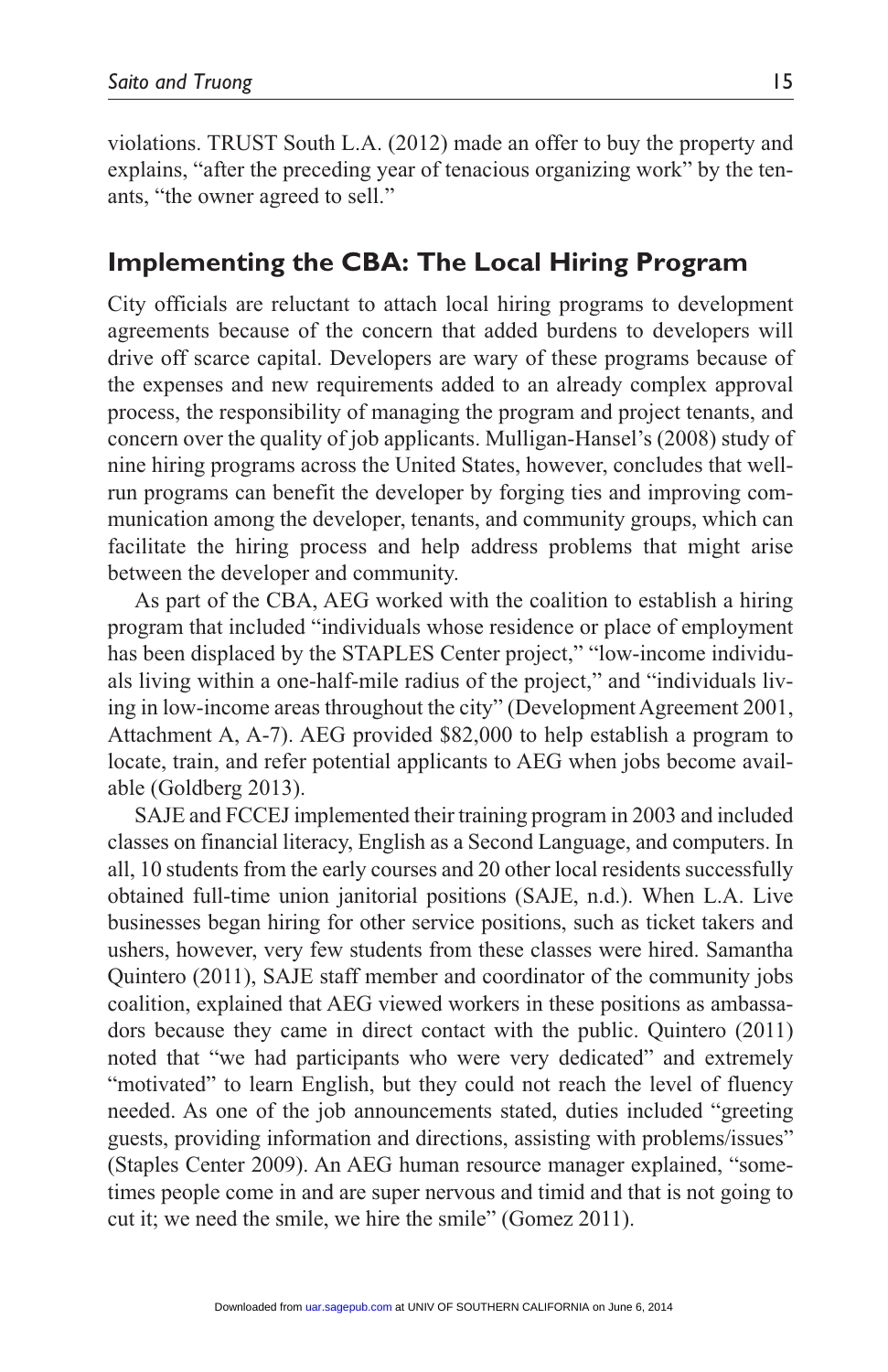From a rocky start that saw only a few members obtain guest services jobs, the community coalition and AEG worked together to create a hiring plan that greatly benefited both groups and resulted in the hiring of hundreds of coalition applicants. As Mulligan-Hansel (2008, p. 21) notes in her study, this is a common trajectory among job programs, which in the early stages, "may have placed a handful of workers, but over the course of a decade or more, the maturity of the system and cumulative number of placements may have a significant effect on employment opportunities for local residents." As Quintero (2011) recalled, at the first hiring fair, AEG had about 300 jobs available, and with high unemployment in the city, over 3,000 applicants came that day. The approximately 200 members sent by the coalition stood in line with all the other applicants and very few were hired, but AEG technically complied with the CBA because, as Quintero (2011) explained, "the folks that were hired were local and because the majority were from South L.A. from low income" areas.

Joe Herrera, director, and Perlita Gomez, manager, of human resources for L.A. Live and the Staples Center, run AEG's local hiring program. As Herrera (2011) explains, the program is "an ever evolving process" that is being worked out through the meetings held with the roughly 30 community groups in the program. Reassessing the program after the early hiring fairs, AEG and the coalition arranged to have special days or hours reserved for coalition candidates, which proved to be an effective tool, because, according to Herrera (2011),

it allowed us to track who came from the job coalition and the effectiveness of their training and job preparation. We found that as we continued doing this, we were getting more and more hires from the group as opposed to the general public just walking up.

Studies of local hiring programs across the country note that a key for success is the ability of community organizations, and their job training and referral operations, to supply qualified applicants in a timely fashion (Gross, LeRoy, and Janis-Aparicio 2005). In Los Angeles, the coalition included a number of well-established job training programs. As Gomez (2011) explained, "our fear was that the community groups wouldn't be able to give us enough people, but they proved that if we needed a hundred they would give us a hundred within days." Now that the program is well established, Gomez (2011) notes that "they know what our expectations are . . . because they are familiar with us since thy have worked with us for so many years," and as Herrera (2011) adds, "everyone that comes to us is a viable candidate."

Recognizing the quality of the job applicants, Hererra explained that he was able to convince the guest services managers to adjust the hiring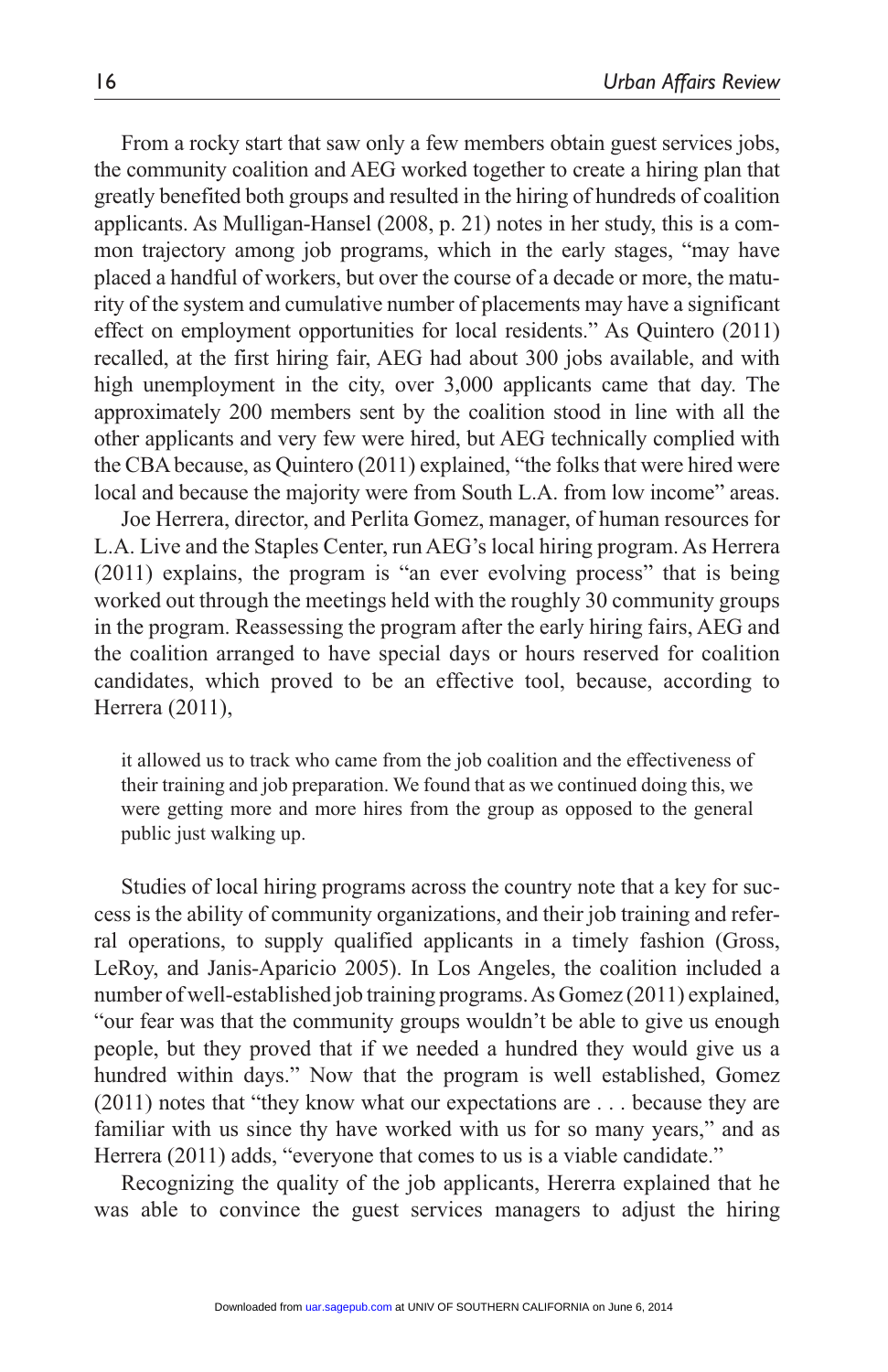requirements so that more community applicants would be eligible. Herrera (2011) noted that "one year of customer service experience" is usually required, and many of the community candidates did not qualify. Herrera (2011) suggested to the community groups that "if you provide customer service training, I'll sell it to my team that it is the equivalent . . . so they put it together, we showed it to the managers, and they were in agreement."

One of the major benefits of the program for AEG is the reduction in hiring costs since large hiring fairs are no longer needed. As Herrera (2011) explains, "the cost savings alone made the whole project completely worth it" because it might cost "\$80,000 a year on advertising" in local newspapers, plus staffing the events and supplies. Another area of savings is the background checks since the community organizations carefully screen their candidates. Applicants who go through the initial AEG screening and meet the minimum requirements, such as a high school diploma, go through a background and drug check that costs AEG about \$125 per person. Herrera (2011) notes that with the "general public, we had an almost 40 percent failure rate," but with the job coalition candidates, the rate was "3 percent."

There are about 300 full-time and just under 1,700 part-time jobs at the Staples Center and L.A. Live; some are union jobs, and the others, including the part-time, pay living wages (Herrera 2011; Guzman 2008). Herrera (2011) explains that "the turnover for full-timers is almost non-existent," but when an entry level full-time position opens up, "there are some specialized jobs that we have to go outside, but almost 90% of the time we draw from our internal candidates." Herrera (2011) said that their employees from the community organizations are "great candidates who are completely promotable, but we don't have the positions." With the money saved from the hiring program, to help part-time employees advance in their careers, Herrera (2011) stated that we

created a program called LEAP, the Lifelong Educational Advancement Program. We hired a firm to teach skills in communication, leadership, goal setting, things that anyone would need to manage people, and we tell our staff, "if you take everything you learn here and find a better job somewhere else, we are happy for you."

The program is free, voluntary, and very popular among the employees (Gomez 2011).

The 7,100 seat Nokia Theater was the first major L.A. Live venue to open. With hiring fairs beginning in 2007, the coalition managed to place 338 workers at the Nokia Theater and the Staples Center through the end of that year (Mulligan-Hansel 2008, p. 42). In 2009, the 14-movie screen Regal Cinemas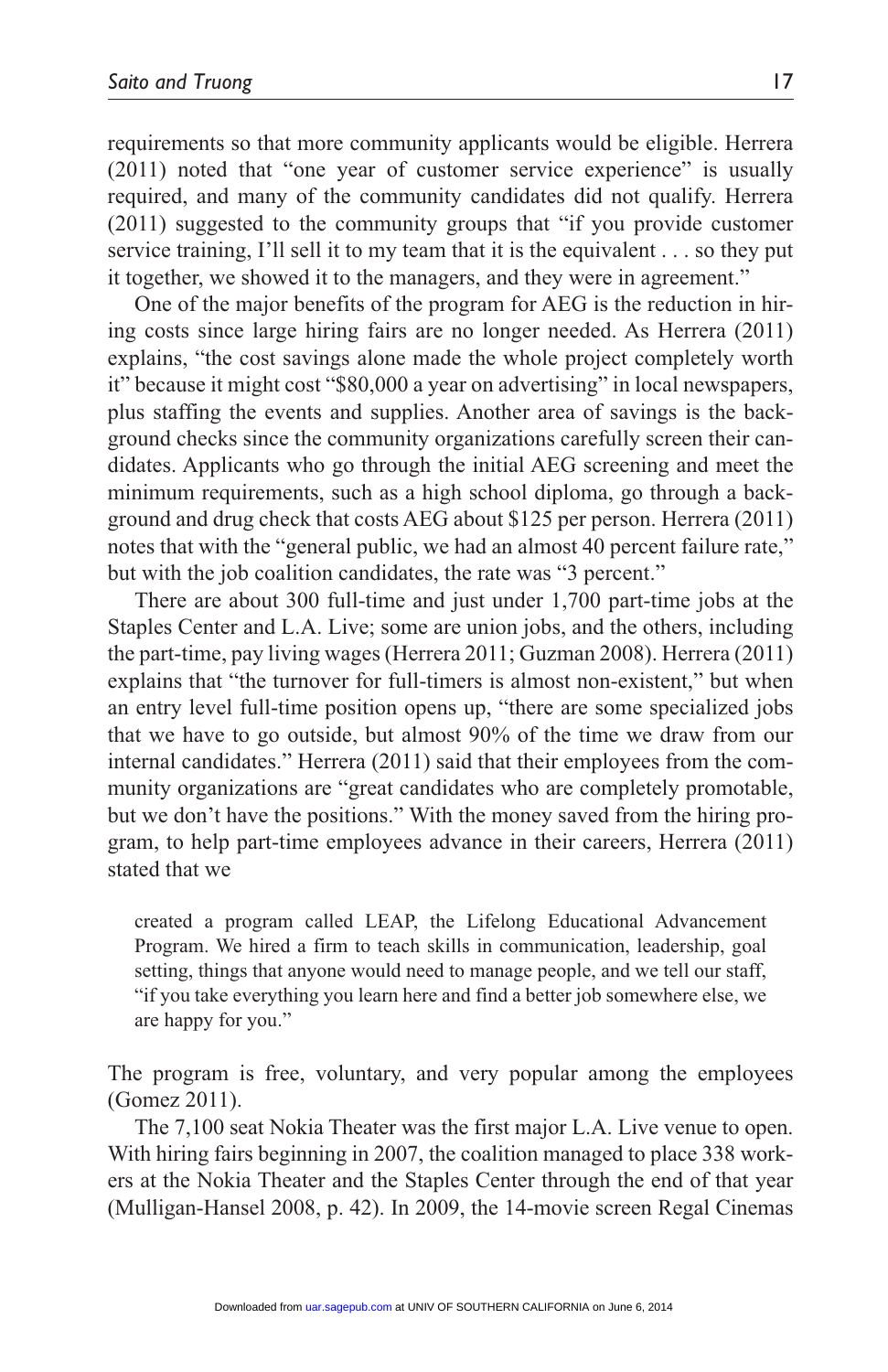opened and the coalition reported that they placed over 120 workers at the cinema (United Way 2009, p. 2). The two Marriott Hotels opened in 2010, and the director of human resources reported that they have met the CBA obligation by hiring over 50% from the required zip codes (Spaade 2011).

# **Assessing the CBA**

AEG exceeded the number of required housing units that they funded, worked closely with community partners to establish an effective local hiring program, and helped fund a newly created land trust. Critics note problems with the CBA wording, such as a lack of penalties if local hiring goals were not met as long as the developer followed the guidelines and attempted to reach the goals (Cummings 2007/2008). AEG, however, has met the CBA goals. Compliance was likely motivated in part by AEG's need for continued coalition support as it sought over \$200 million in rebates for hotel bed taxes, which the city council approved in 2005 (McGreevy 2005). Another issue is that monitoring and coordinating job and housing programs add to the workload of community organizations, and studies of the implementation of CBAs suggest that funding for staff should be a part of such agreements. While there was some L.A. Live CBA funding, for example, to help set up the initial worker education program, this covered only a fraction of the staff resources that went into the hiring program.

Considering the public resources that go into these projects, such as the use of eminent domain and hotel tax rebates for the Staples Center and L.A. Live projects, and a faster approval process with community groups as allies rather than opponents, developers see CBAs as an acceptable trade-off and a cost of doing business. Recognizing the emergence of an effective labor and community alliance, Ted Tanner from AEG states, CBAs are "a sign of the times with all of these broad community coalitions forming" (Lunsford 2001, p. B7). In retrospect, in comparison to the subsidies AEG received, community members note that the cost of the CBA for the developer is small, or, "pebbles," as one immigrant stated, and the challenge for community groups is to build from the L.A. Live experience and increase benefits.

# **New York City CBAs and Other Policy Options**

The rise of CBAs in cities, such as Los Angeles and New York, highlight the importance of the economic and political contexts for such policies. Research shows that factors that contribute to the establishment of CBAs include strong real estate markets that are attractive to private investors, significant public subsidies that can be leveraged by city officials for benefits and that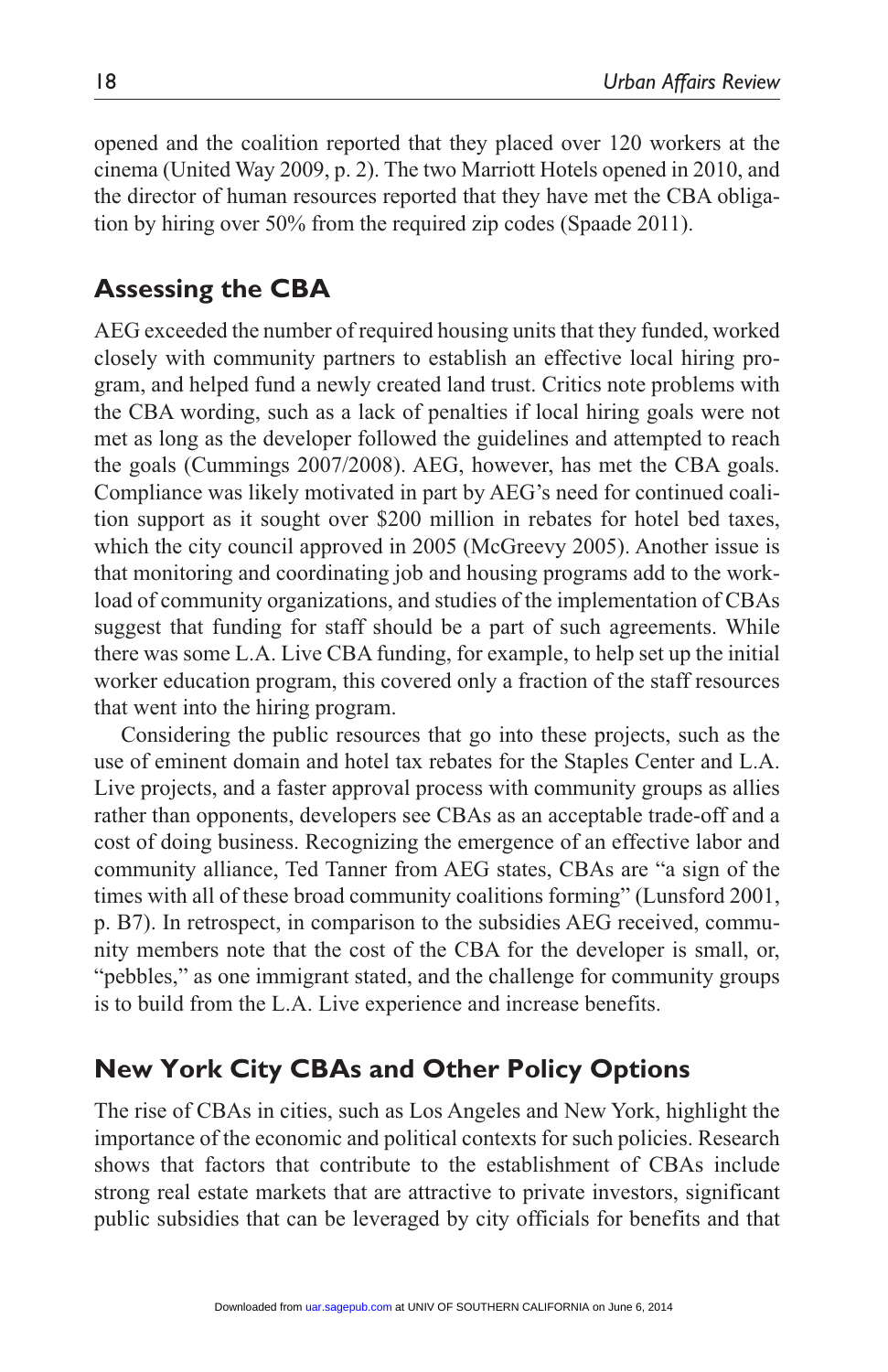help offset these costs for developers, and local coalitions with the political influence to persuade city officials to support such policies and impede the approval of projects (Meyerson 2013; Wolf -Powers 2010).

Forest City Ratner, the developer of Atlantic Yards in Brooklyn, New York, actively pursued and negotiated a CBA—considered the "first CBA" in the city with a "mega-project" (Ahern et al. 2010, p. 10)—in 2005 with eight community organizations. The project plans to include a sports arena (The Barclays Center, completed in 2012) and 15 high-rise towers (construction started in 2013 on the first residential high-rise) for residential, retail, and commercial activities covering 22 acres. One of the key community negotiators of the Atlantic Yards CBA stated that her organization examined the L.A. Live CBA because "that was the gold standard" and established an Atlantic Yards CBA that addressed the housing and job interests of low- and middleincome residents (Lewis 2013). Since the organizations signing the Atlantic Yards CBA primarily serve low-income and working-class African-Americans, critics of the CBA see it as a tool used by the developer against the middle-class and affluent whites who oppose the project, creating a racial and class divide. Residents express concern about the use of eminent domain; the "sheer size" of the project, which is "the equivalent of four Empire State Buildings"; the displacement of residents and small businesses; and the impact on traffic, public transportation, local schools, and character of the neighborhood (Confessore 2005, p. B3; Oder 2012).

New York City and state officials approved construction of a new Yankee Stadium and parking structures with a combination of public and private funds on 22 acres of public parkland near its old location. A CBA was signed in 2006 between the Yankees organization and four elected city officials. Provisions included local hiring, contracts with local businesses, and yearly grants to community groups. Opponents of the CBA note that it lacks adequate monitoring and enforcement provisions, the neighborhood lost the use of park space until the city built replacement parks years later, the long delay in the start of the benefits program, and the relative small size of the benefits package in comparison to the enormous subsidies provided to the wealthy Yankees organization (Damiani, Markey, and Steinberg 2007; Wolf -Powers 2010).

Why use CBAs, however, since they appear to duplicate existing city policies? Cities have approval processes for projects that require review by city staff and elected officials and provide opportunities for community input through public hearings (Been 2010). Proponents of CBAs argue that lowincome residents, racial minorities, and immigrants are often marginalized or excluded from significant participation in the approval process, and negotiations over a CBA are a way of promoting an open and democratic process (Baxamusa 2008). Rather than a form of civic engagement, however, critics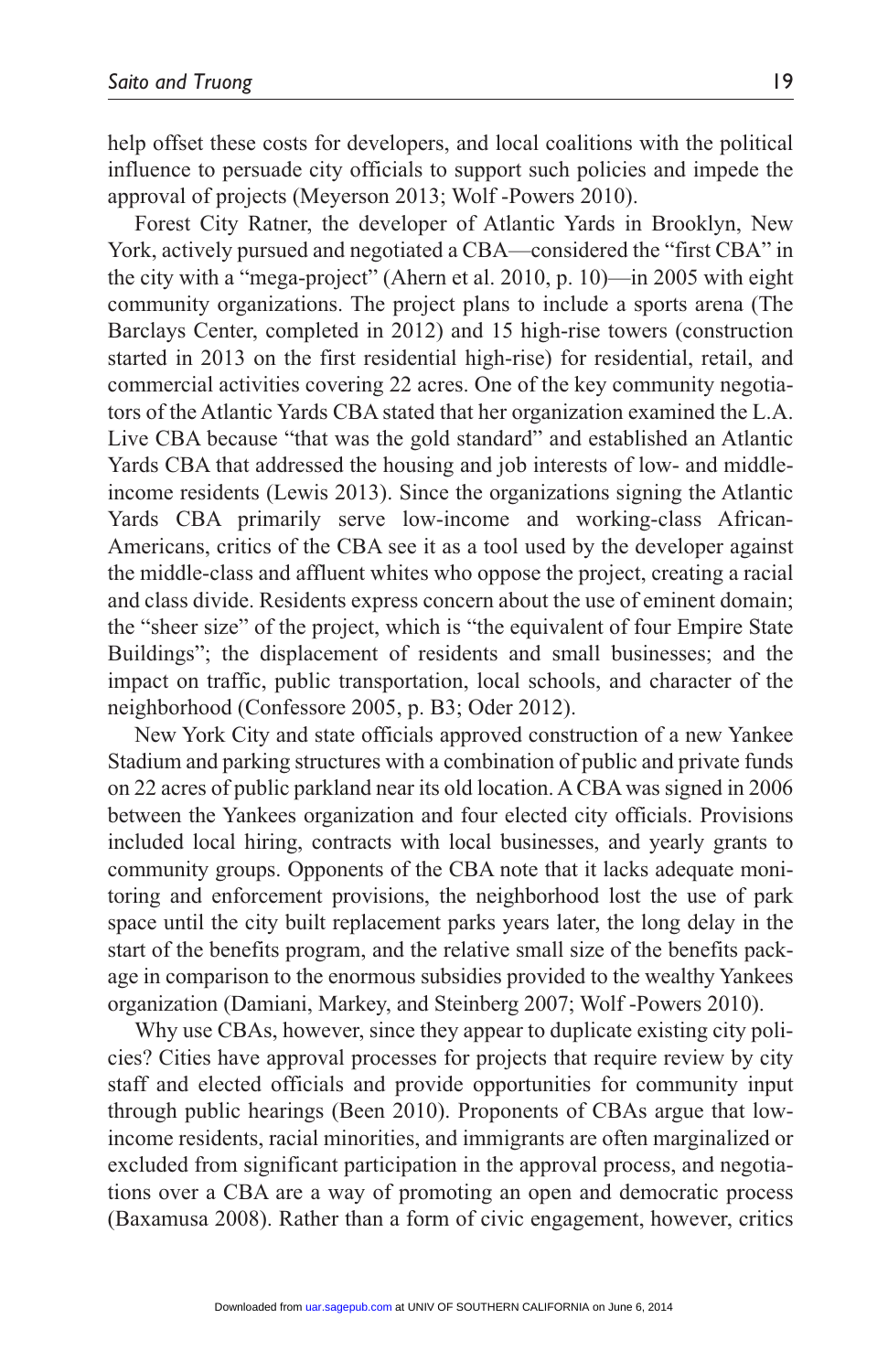of CBAs argue that such agreements are a form of extortion perpetrated by special-interest groups against developers, or a bribe given by developers to community groups for their support (Wolf-Powers 2012).

Critics note that the Yankee Stadium CBA was negotiated by city officials rather than a community coalition, the Atlantic Yards CBA coalition contained only eight organizations, and the weak enforcement provisions for both CBAs. Building on the experience of L.A. Live, CBA supporters suggest that if a community coalition is broad-based and representative of neighborhood interests, negotiations are open and transparent, and the resulting agreement is public and a legally enforceable contract, the process contributes to participatory democracy (Baxamusa 2008; Wolf-Powers 2012). Also, negotiating with a developer during the approval process is the one time that community organizations have significant leverage; once the project is approved, that leverage disappears (Gross, LeRoy, and Janis-Aparicio 2005).

Practices that require developers to contribute in important ways, such as inclusionary zoning or linkage polices that require funds for affordable housing or job creation, have a long history (Been 2010). These policies, however, have mixed outcomes, in part because benefits are often based on developer predictions rather than concrete, enforceable objectives. Also, city officials and staff may not have the resources or motivation to monitor the developer's performance once a project is built and the attention of staff and officials has shifted to uncompleted projects. In contrast, community coalitions have the legal right to monitor and enforce CBAs (Gross, LeRoy, and Janis-Aparicio 2005). Even when effective, inclusionary zoning and linkages policies usually focus on a single issue, while CBAs cover a broad range of concerns and can include issues that are usually excluded from these policies such as local hiring and living wages (Been 2010). Perhaps most importantly, according to proponents, CBAs are a way to direct benefits to residents most directly experiencing the negative effects of the project such as displacement and increased traffic and pollution.

#### **Conclusion**

The L.A. Live CBA is significant because it established a model for a comprehensive CBA including provisions for affordable housing, local hiring, and living wages; was negotiated by a broad coalition considered representative of the community; contained enforceable provisions; and changed relations between developers and community groups from adversaries to partners. Building on this success, members of the coalition successfully negotiated in 2004 with Los Angeles World Airports for a CBA that the Environmental Defense Fund and LAANE (2008) note is worth \$500 million with the \$11 billion expansion of the city's airport.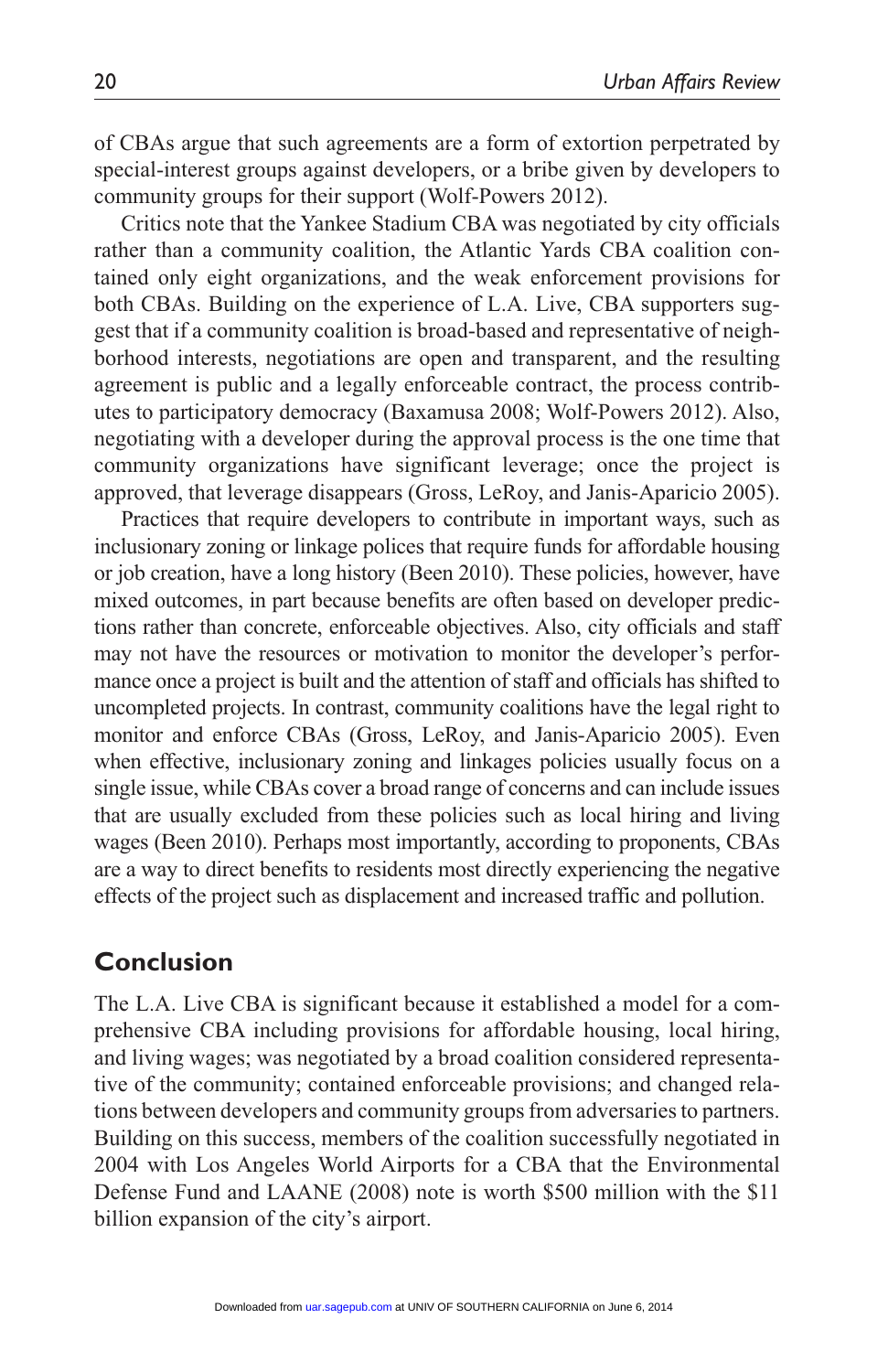Research on regime theory recognizes shifts in the relative strength and interests of groups influencing development policies and helps explain why CBAs emerged in Los Angeles. The fragmentation of growth interests in the 1990s, and the growing influence of unions, community organizations, and the Latino population, created a political opportunity on the city council for the passage of worker retention and living wage ordinances, and the Hollywood project CBA, establishing the foundation for the L.A. Live CBA. This progressive coalition, however, remains pro-growth and seeks private investment for major projects that will generate jobs and tax revenues but aims to leverage the enormous city subsidies given to developers to increase benefits to local residents.

Los Angeles also had the community organizational infrastructure with the legal and technical expertise necessary to negotiate a CBA with AEG, a key element since projects are complex, and developers come to the table with attorneys and consultants (Ahern et al. 2010). Equally important, the community coalition was able to implement the CBA housing and local hiring provisions because of the well-established CDCs and community organizations that had extensive experience with housing and job training and hiring programs. Communities without the infrastructure of established organizations and resources will have a difficult time negotiating, implementing, and monitoring CBAs (Ahern et al. 2010).

In contrast to the historical conflict between use and exchange values, CBAs can change the relationship between developers and communities by fostering collaboration and turning adversaries into partners, which can help developers in the city approval process and avoid costly delays and lawsuits. We suggest, however, that CBAs are both an important policy tool, and also, in cities with strong progressive coalitions, an intermediate step in the long-term process of changing city policies regarding public subsidies for large projects.

The Los Angeles experience reveals the limitations of CBAs. Julian Gross, Greg LeRoy, and Madeline Janis are among the most prominent figures nationwide working with community organizations on CBAs. They point out that negotiating CBAs is extremely resource-intensive, both for developers and community coalitions, and project-by-project negotiation is a costly long-term strategy. As they conclude, "The goal of the community benefits movement is to avoid this situation by changing the paradigm of land use planning" (Gross, LeRoy, and Janis-Aparicio 2005, p. 75).

Los Angeles and New York City are demonstrating the next step, going from CBAs with individual projects, to incorporating some of the major aspects of CBAs involving wages and hiring practices in their policies in projects involving significant public subsidies and/or large contracts. In Los Angeles, this marks a shift in city agencies' earlier "condemn-and-clear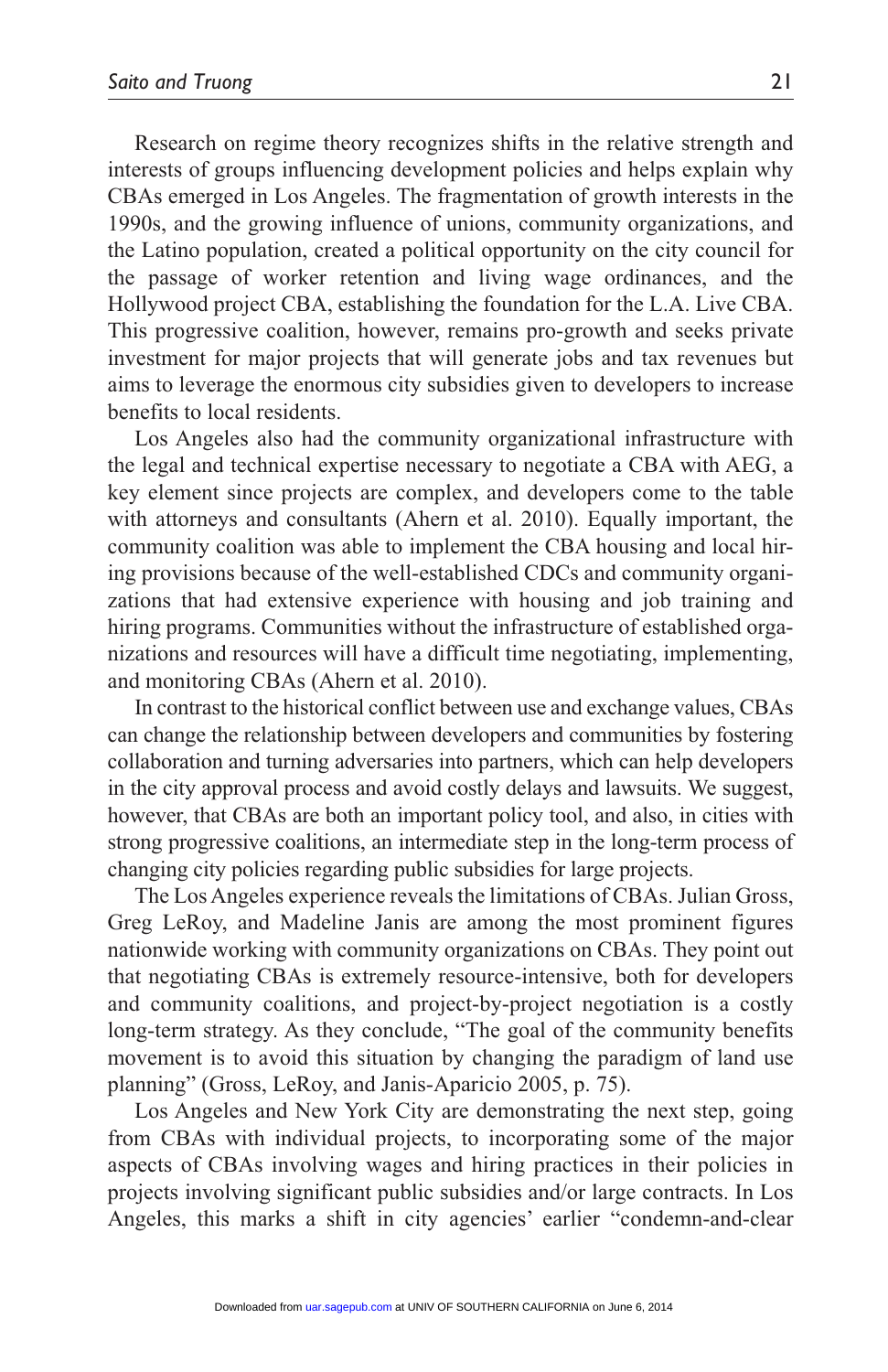approach" that destroyed neighborhoods, to a "sustainable growth with equity" model that attempts to address persistent poverty by leveraging public spending to increase service job wages and open up well-paying construction jobs to groups historically excluded from these occupations (Estolano 2013, p. 149). Over the past decade, the Los Angeles community college district, unified school district, and county transportation authority have established living wage ordinances and community workforce agreements with local hiring provisions and construction apprenticeship and career programs. Similarly, New York City signed an agreement in 2009 with the building and construction trades for hiring and apprenticeship programs on major public projects, and the city council passed a living wage law in 2012 requiring developers receiving significant public subsidies to pay living wages (Emerald Cities Planning Committee 2010).

Making government expectations clear assists developers as they plan and calculate the fiscal feasibility of projects. Individual CBAs and city policies covering major projects are significant steps toward improving the lives of low-income and working-class residents, and CBAs can be effective tools for crafting benefits that fit local circumstances. Considering, however, the growing number of the working poor, and the shortage of affordable housing, these steps need to be part of comprehensive public policies, such as those beginning to take place in Los Angeles and New York City, that include private and public contributions and cover a broader spectrum of the population.

#### **Acknowledgments**

The authors thank Angie Chung, Marta Lopez Garza, Paul Lichterman, Susan Clarke and Michael Pagano of UAR, and the anonymous UAR reviewers for their valuable comments.

#### **Declaration of Conflicting Interests**

The author(s) declared no potential conflicts of interest with respect to the research, authorship, and/or publication of this article.

#### **Funding**

The author(s) disclosed receipt of the following financial support for the research, authorship, and/or publication of this article: This research was funded in part by the John Randolph and Dora Haynes Foundation, Atlantic Philanthropies and the Ford Foundation that was regranted by the USC Program for Environmental and Regional Equity, the USC Provost's Initiative on Immigration and Integration, and the USC Lusk Center for Real Estate. These are all nonprofit organizations with no interests or products involved in the research.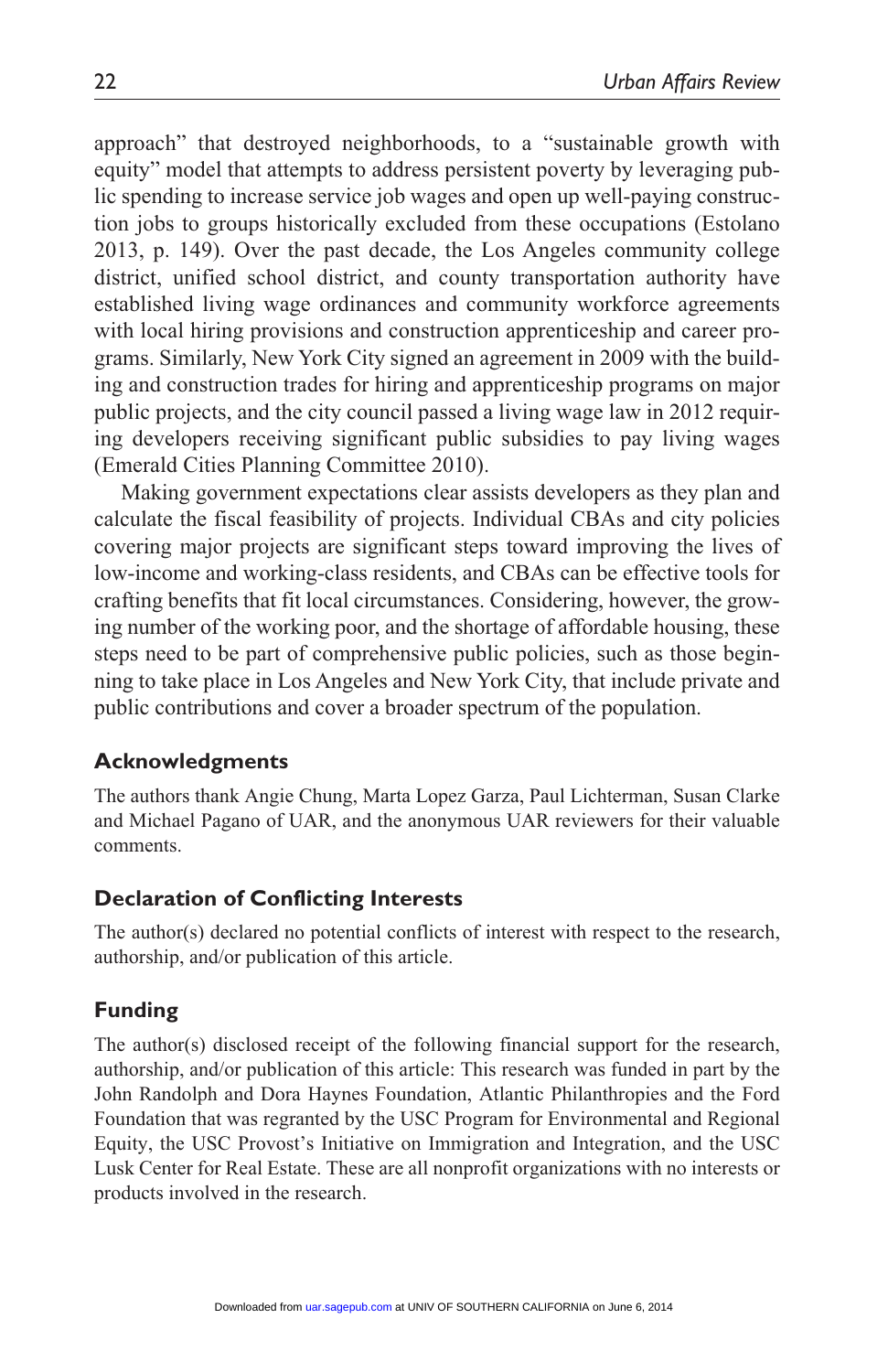#### **References**

- 1010 Development Corporation. 2006. "Newsletter." Spring. http://1010dev.org/ news.html (accessed October 30, 2010).
- 1010 Development Corporation. 2010a. "Portfolio: Casa Shalom Family Housing." http://1010dev.org/casashalom.html (accessed October 30, 2010).
- 1010 Development Corporation. 2010b. "Portfolio: JW Apartments Family Housing." http://1010dev.org/jwapartments.html (accessed October 30, 2010).
- Ahern, John, Priscilla Almodovar, Barry Gosin, and Joyce Moy. 2010. "Recommendation of the Task Force on Public Benefit Agreements." Presented to City Comptroller John C. Liu, September 29, New York, NY.
- Alberts, Genny. 2010. "Pico Union Housing Corp." *Email with the Authors*, February 22, Los Angeles.
- Authors. 2009. "Interview of Immigrant by Authors." Los Angeles.
- Baxamusa, Murtasa. 2008. "Empowering Communities Through Deliberation: The Model of Community Benefits Agreements." *Journal of Planning Education and Research* 27:261–76.
- Been, Vicki. 2010. "Community Benefits Agreements: A New Local Government Tool or Another Variation on the Exactions Theme?" *University of Chicago Law Review* 77:5–35.
- Benitez, Tomas, Gilda Haas, and Carol Wells. 2003. *We Shall Not Be Moved: Posters and the Fight Against Displacement in L.A.'s Figueroa Corridor*. Los Angeles: SAGE.
- Buente, Bob. 2010. "Email with Authors." Los Angeles, October 4.
- Clifford, James. 1996. "James Wood, Labor Leader, Dies." *The Los Angeles Times*, February 20, p. B1.
- Community Redevelopment Agency. 2006. "Memorandum. To: Agency Commissioners." From: Richard Benbow. Subject: Approval of Amended Agreement Between Young Women's Christian Association, The Figueroa South, LLC. February 2.
- Community Redevelopment Agency. 2007. "Memorandum. To: CRA/L.A. Board of Commissioners." From: Cecilia V. Estolano, CEO. Subject: Land Trust. December 6.
- Community Redevelopment Agency. 2008. "Affordable Housing Credit Allocation." July 28. Letter to Gail Goldberg, Department of City Planning from Lillian Burkenheim, CRA. Los Angeles.
- Confessore, Nicholas. 2005. "From Huge Project, A Mighty Anger Grows." *The New York Times*, October 20, p. B3.
- Contreras, Miguel. 2005. "The Way We Fought for Workers. September 30, 2004 speech at the First Delegates Congress in Los Angeles." *The Los Angeles Times*, May 15, p. M3.
- Cortez, Lupe. 2010. "Mercy Housing." Interview by Authors. *Los Angeles*, October 15.
- Cummings, Scott L. 2007/2008. "Mobilization Lawyering: Community Economic Development in the Figueroa Corridor." *Journal of Affordable Housing* 17 (1–2): 59–76.
- Damiani, Bettina, Eileen Markey, and Dan Steinberg. 2007. "Insider Baseball." Report by Good Jobs New York, NY.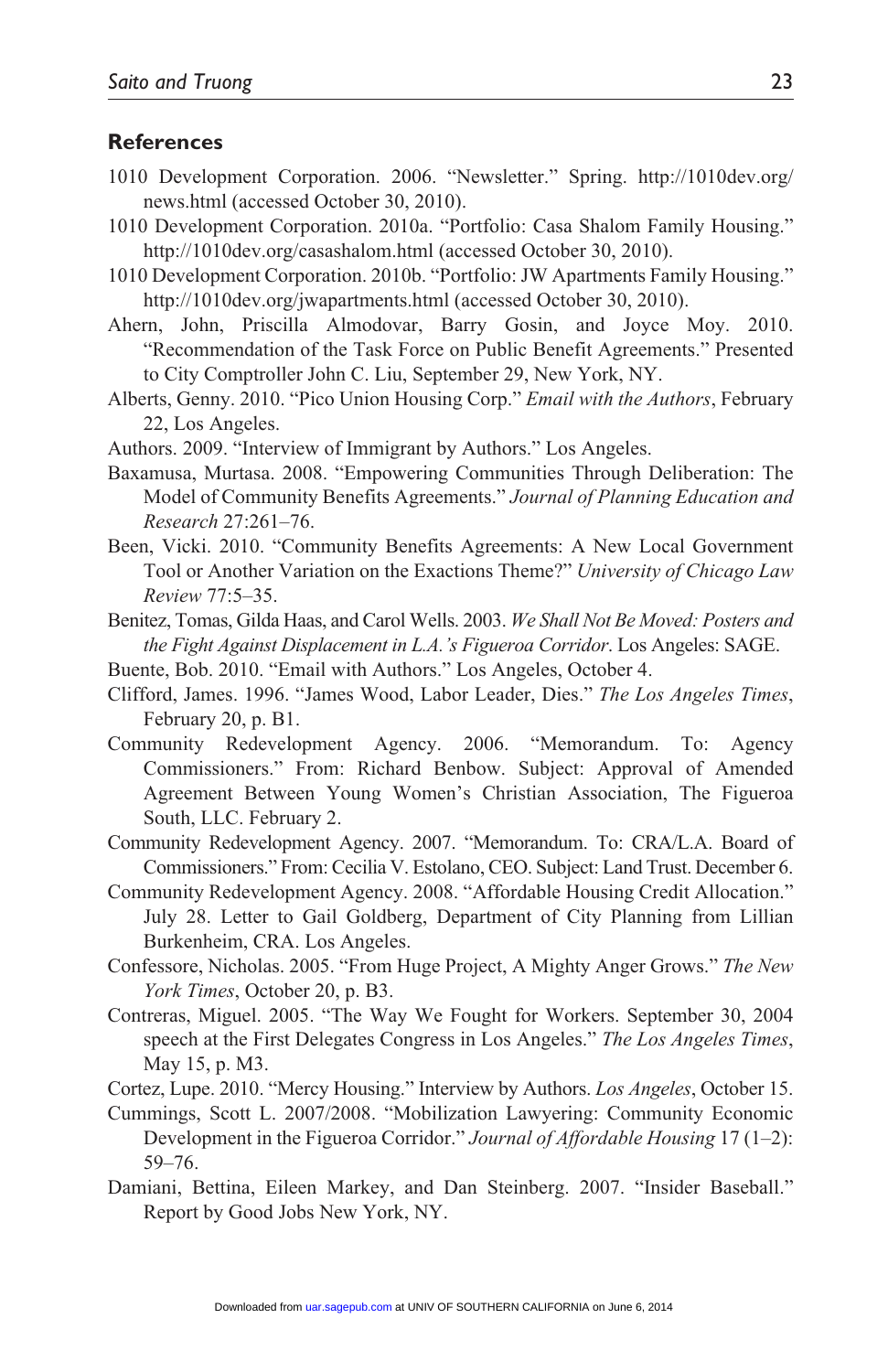- Daskall, Jennifer. 1998. *In Search of Shelter: The Growing Shortage of Affordable Rental Housing*. Washington, DC: Center on Budget and Policy Priorities.
- Development Agreement. 2001. "Development Agreement by and Among The City of Los Angeles." August. The L.A. Arena Land Company and Flower Holdings, LLC. Los Angeles.
- Development Agreement. 2005. "Planning Commission Final Version." August 3. Attachment 6, 38-43.
- Donoghue, Diane. 2010. "Esperanza Community Housing Corporation." Interview by Authors. Los Angeles, June 2.
- Elkin, Stephen L. 1987. *City and Regime in the American Republic*. Chicago: Univ. of Chicago Press.
- Emerald Cities Planning Committee. 2010. "Community Workforce Agreements." Report by Building and Construction Trades Department and the Partnership for Working Families, Washington, DC.

Environmental Defense Fund. 2008. "Los Angeles Airport to Fund Largest U.S. Study on Airport Pollution Impact on Local Community." Press Release, February 25, p. 2.

- Esperanza Community Housing Corporation. 2010. "Development Portfolio," 2-4. Los Angeles.
- Estolano, Cecilia. 2013. "Sustainable Growth with Equity in Practice." In *Toward a 21st Century City for All: Progressive Policies for New York City in 2013 and Beyond*, edited by John H. Mollenkopf, 148–155. New York: The Center for Urban Research, City Univ. of New York.
- Farias, Gloria. 2010. "Pico Union Housing Corp." Interview by Authors. Los Angeles, February 22.
- Feagin, Joe. 1998. *The New Urban Paradigm: Critical Perspectives on the City*. New York: Rowman & Littlefield.
- Fine, Howard. 2002. "Hollywood Parking Ills Cost City." *Los Angeles Business Journal*, March 18. http://labusinessjournal.com/news/2002/mar/ (accessed April 11, 2007).
- Fine, Howard. 2010. "Social Calls: Madeline Janis in Profile." *Los Angeles Business Journal*, April 19. http://www.laane.org/whats-new/2010/04/19/social-callsmadeline-janis-in-profile/ (accessed September 21, 2012).
- Frank, Larry, and Kent Wong. 2004. "Dynamic Political Mobilization: The Los Angeles County Federation of Labor." *Journal of Labor & Society* 8:155–81.
- Gladstone, David L., and Susan S. Fainstein. 2001. "Tourism in U.S. Global Cities: A Comparison of New York and Los Angeles." *Journal of Urban Affairs* 23 (1): 23–40.
- Goldberg, David A. 2013. *Eleventh Annual Review of L.A. Arena Land Company LLC and Flower Holdings, LLC Development Agreement*. Los Angeles, CA: Ambruster Goldsmith & Delvac LLP.
- Gomez, Perlita. 2011. "AEG. Interview by the Authors." Los Angeles, June 16.
- Gross, Julian. 2012. "Commentary." In *Value Capture and Land Policies*, edited by Gregory K. Ingram and Yu-Hung Hong, 229–32. Cambridge, MA: Lincoln Institute of Land Policy.
- Gross, Julian with Greg LeRoy and Madeline Janis-Aparicio. 2005. "Community Benefits Agreements. Making Developmental Projects Accountable." Report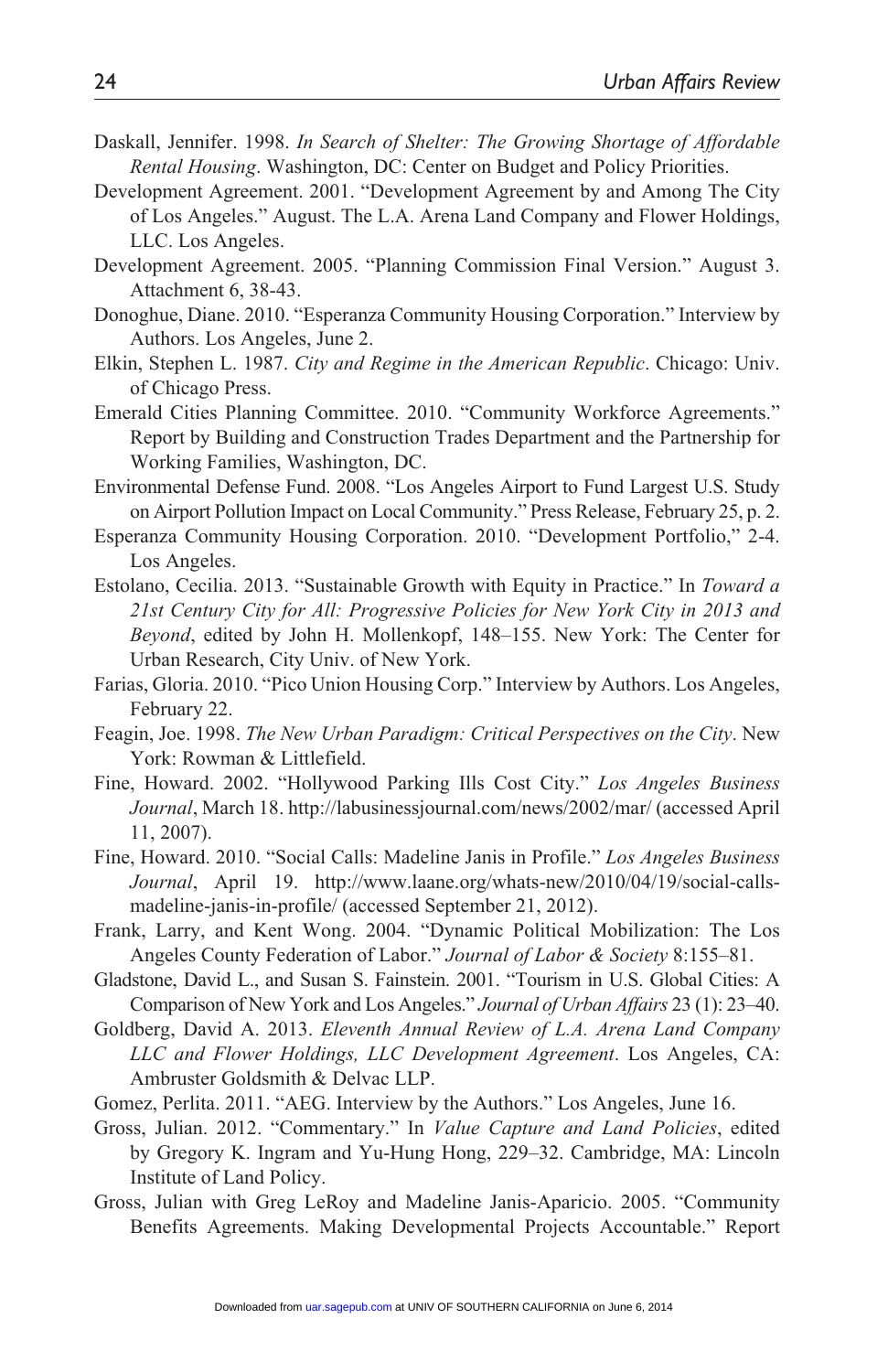Published by Good Jobs First and the California Public Subsidies Project, Washington, DC.

- Guzman, Richard. 2008. "Real Live Jobs." *Los Angeles Downtown News*, October 13, p. 1.
- Hauptmeier, Marco, and Lowell Turner. 2007. "Political Insiders and Social Activists: Coalition Building in New York and Los Angeles." In *Labor in the New Urban Battlegrounds*, edited by Lowell Turner and Daniel B. Cornfield, 129–43. Ithaca: Cornell Univ. Press.
- Herrera, Joe. 2011. "AEG. Interview by the Authors." Los Angeles, June 16.
- Imbroscio, David. 2010. *Urban America Reconsidered: Alternatives for Governance and Policy*. Ithaca: Cornell Univ. Press.
- Kotkin, Joel. 2011. "Lost Angeles: The City of Angels Goes to Hell." *City Journal* 21 (3). http://www.city-journal.org/2011/21\_3\_los-angeles.html (accessed December 15, 2011).
- LeRoy, Greg, and Anna Purinton. 2005. "Community Benefits Agreements: Ensuring that Urban Development Benefits Everyone." Issue Brief, Neighborhood Funders Group, Oakland, CA.
- Lewis, Bertha. 2013. "ACORN, Black Institute." Interview by Authors. New York City, August 13.
- Liegeois, Nona, Francisca Baxa, and Barbara Corkrey. 1999. "Helping Low-Income People Get Decent Jobs." *Clearinghouse Review* 33 (279): 1–16.
- Logan, John R., Rachel B. Whaley, and Kyle Crowder. 1997. "The Character and Consequences of Growth Regimes." *Urban Affairs Review* 32 (5): 603–30.
- Logan, John R., and Harvey L. Molotch. 2007. *Urban Fortunes: The Political Economy of Place*. Berkeley: Univ. of California Press.
- Los Angeles City Planning Department Recommendation Report. 2005. *Staff Report for August 18*. City Planning Commission Meeting. Los Angeles City Planning Department, Los Angeles.
- Lunsford, J. Lynn. 2001. "Staples Center Plan Required to Provide Community Services." *Wall Street Journal*, June 1, p. B7.
- Maddaus, Gene. 2010. "The Chosen One." *LA Weekly*, June 3. http://www.laweekly. com/2010-06-03/news/the-chosen-one/ (accessed November 23, 2012).
- McGreevy, Patrick. 2005. "City OKs Hotel Subsidy Deal." *The Los Angeles Times*, February 12, p. B1.
- McNeill, Sandra. 2010. "SAJE and Land Trust." Interview by Authors. *Los Angeles*, September 13.
- Meyerson, Harold. 2005. "The Architect: Miguel Contreras, 1952-2005." *LA Weekly*, May 12. http://www.laweekly.com/content/printVersion/40072 (accessed October 17, 2008).
- Meyerson, Harold. 2013. "L.A. Story." *Prospect*, August 6. http://prospect.org/article/la-story-0 (accessed October 27, 2013).
- Milkman, Ruth. 2006. *L.A. Story: Immigrant Workers and the Future of the U.S. Labor Movement*. New York: Russell Sage Foundation.
- Mollenkopf, John H. 1975. "The Post-war Politics of Urban Development." *Politics & Society* 5 (3): 247–95.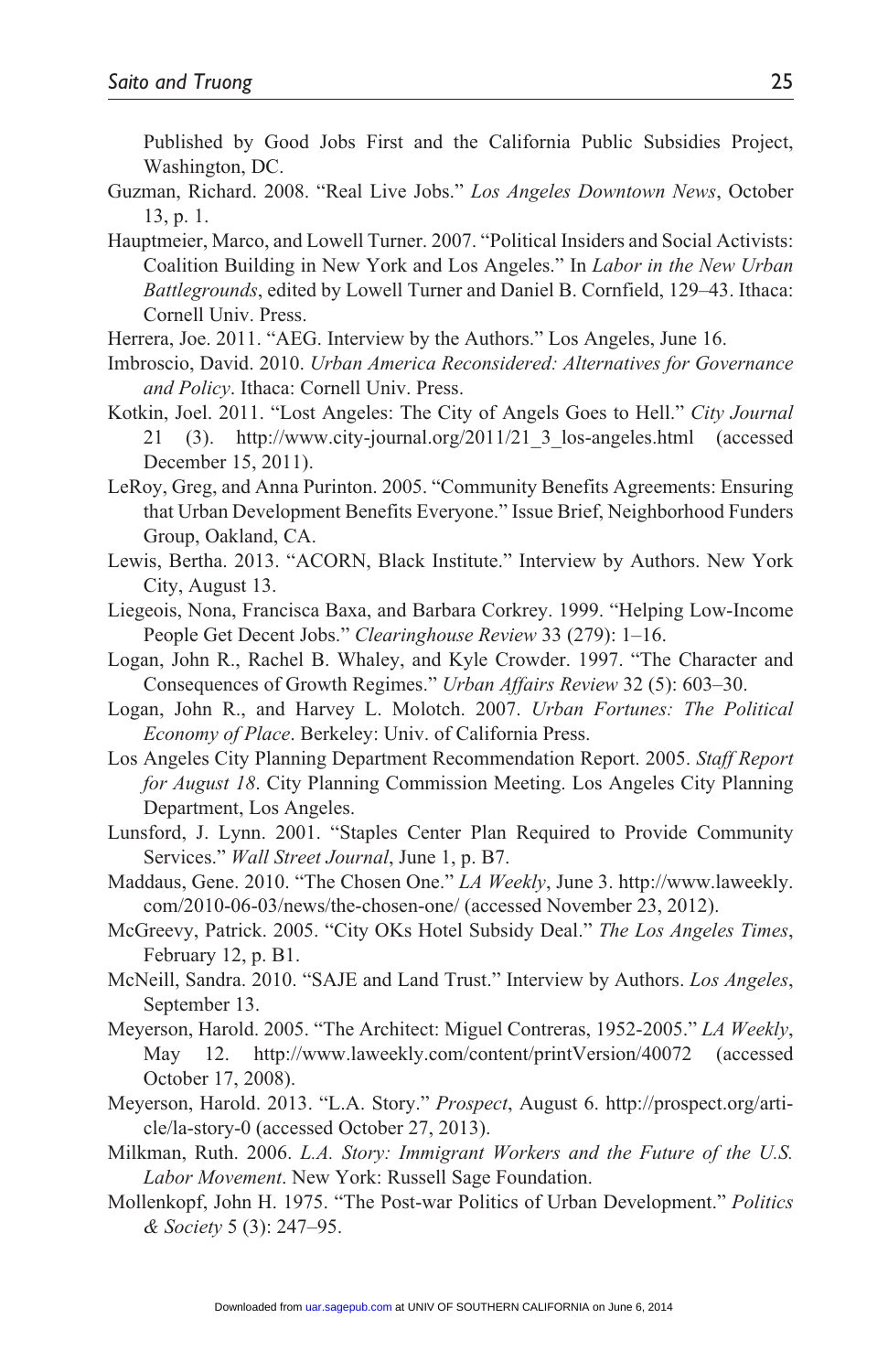- Molotch, Harvey L. 1976. "The City as a Growth Machine: Toward a Political Economy of Place." *American Journal of Sociology* 82 (2): 309–30.
- Moore, Lizette H. 2011. "SAJE/FCCEJ." Interview by the Authors. *Los Angeles*, August 3.
- Mulligan-Hansel, Kathleen. 2008. *Making Development Work for Local Residents*. Denver: The Partnership for Working Families.
- Newton, Jim. 2000. "L.A. Defined, Loosely." *The Los Angeles Times*, August 12. http://articles.latimes.com/2000/aug/13/news/ss-3818 (accessed October 24, 2012).
- Oder, Norman. 2012. "Atlantic Yards and the Culture of Cheating." http://atlantic yardsreport.blogspot.com/p/atlantic-yards-and-culture-of-cheating.html (accessed July 5, 2013).
- Pastor, Manuel, Chris Benner, and Martha Matsuoka. 2009. *This Could Be the Start of Something Big*. Ithaca: Cornell Univ. Press.
- Pico Union Housing. 2009. "Pico Union Housing Corporation-Pascual Reyes Town-Homes Development." http://www.puhc.org/index.php?option=com\_content&vi ew=article&id=63&Itemid=54&lang=en (accessed May 29, 2010).
- Purcell, Mark. 2000. "The Decline of the Political Consensus for Urban Growth: Evidence from Los Angeles." *Journal of Urban Affairs* 22 (1): 85–100.
- Quintero, Samantha. 2011. "SAJE. Interview by Authors." *Los Angeles*, May 20.
- Rohrlich, Ted. 1998. "L.A. Unions Step Up Demands on Developers." *The Los Angeles Times*, December 2, p. B1.
- Romney, Lee. 2001. "Staples Plan Spotlights 'Invisible' Communities." *The Los Angeles Times*, June 2, p. C1.
- Rose, Kelly. 2010. "1010 Development Corporation." Interview by Authors. Los Angeles, June 23.
- Saito, Leland. 2012. "How Low-Income Residents Can Benefit from Urban Development: The L.A. Live Community Benefits Agreement." *City & Community* 11 (2): 129–50.
- Salkin, Patricia E., and Amy Lavine. 2007/2008. "Negotiating for Social Justice and the Promise of Community Benefits Agreements." *Journal of Affordable Housing* 17 (1–2): 113–44.
- Schwartz, David. 2010. *Housing Policy in the United States*. New York: Taylor & Francis.
- Sonenshein, Raphael J. 2006. "Business Isn't Boss, but It Can Lead L.A." *The Los Angeles Times*, March 12, p. M1.
- Spaade, Rick. 2011. "Ritz-Carlton/JW Marriott Hotels." Interview by Authors. Los Angeles, September 9.
- Staples Center. 2009. "Now Hiring." March 16 AEG job employment flyer for Staples Center and the Nokia Theater.
- Stone, Clarence N. 1989. *Regime Politics: Governing Atlanta, 1946-1988*. Lawrence: University Press of Kansas.
- Stone, Clarence N. 2006. "Power, Reform, and Urban Regime Analysis." *City & Community* 5 (1): 22–38.